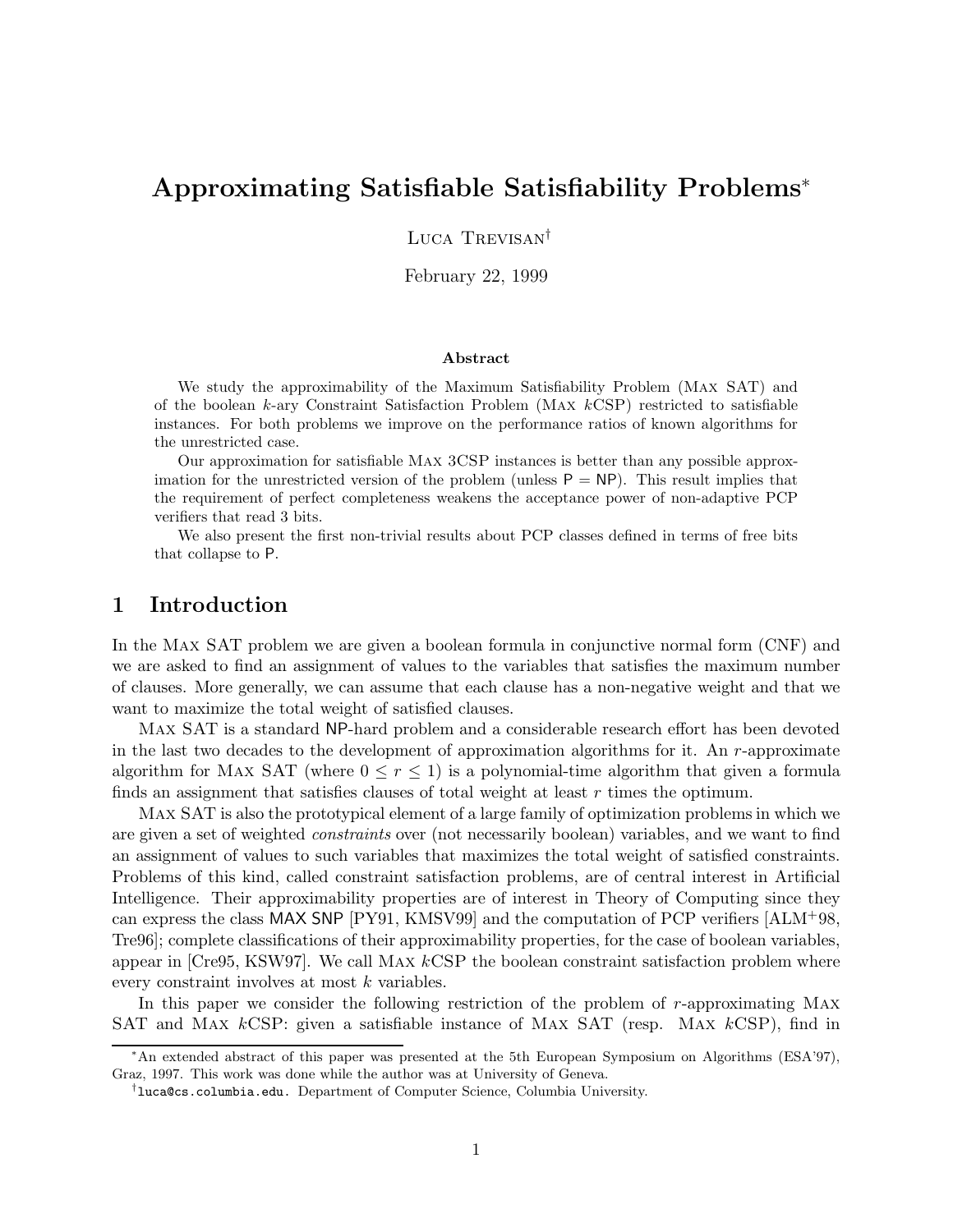|                 | MAX SAT   MAX 3SAT $\parallel$ Due to |                                                    |
|-----------------|---------------------------------------|----------------------------------------------------|
| .75             | .75                                   | Yan94                                              |
| .75             | .75                                   | [GW94]                                             |
| .758            | $.765*$                               | $\overline{\text{[GW95]}}$ (using $\text{[GW94]})$ |
| $.762*$         | $.77*$                                | [FG95] (using $[\overline{\mathrm{GW94, GW95}}]$ ) |
| .765            | .769                                  | [OHA96] (using [Yan94, GW94, GW95])                |
|                 | .801                                  | [TSSW96] $(using$ [FG95])                          |
| .77             |                                       | [Asa97] (using [Yan94, GW94, GW95, FG95, OHA96])   |
| $\overline{.8}$ | .826                                  | This paper                                         |
|                 |                                       | for satisfiable instances                          |

Table 1: Evolution of the approximation factors for Max SAT and Max 3SAT. The factors depicted with a ∗ do not appear explicitly in the referenced papers [GW95, FG95].

polynomial time an assignment that satisfies at least a fraction  $r$  of the total weight of clauses (resp. constraints). The issue of approximating constraint satisfaction problems restricted to satisfiable instances has been considered by Petrank [Pet94], and called approximation problem at gap location one. Petrank observed that Max SAT remains MAX SNP-complete when restricted to satisfiable instances, and proved that the same is true for other problems, such as Max 3- Colorable Subgraph and Max 3-Dimensional Matching. More recently, Khanna, Sudan and Williamson [KSW97] proved that for any MAX SNP-complete constraint satisfaction problem for which deciding satisfiability is NP-hard, the restriction to satisfiable instances remains MAX SNPcomplete.

In partial contrast with the results of Petrank and of Khanna et al. we prove that restricting MAX SAT and MAX kCSP to satisfiable instances makes the problems somewhat easier, since we can exploit satisfiability to develop new algorithms with improved approximation guarantees. Our algorithms can also be used to show that certain classes defined in terms of probabilistically checkable proofs with bounded query bit or free bit complexity are contained in P.

We now discuss our results in more detail.

The Maximum Satisfiability Problem. The Max SAT problem appears in a paper of Johnson [Joh74] which is the first paper where the term "approximation algorithm" was introduced. Johnson proved that his algorithm was 1/2-approximate. It has been recently showed that Johnson's algorithm is indeed 2/3-approximate [CFZ97]. In the last five years, several improved approximation algorithms for Max SAT and its restricted versions Max 2SAT and Max 3SAT have been developed; we summarize such previous results in Table 1. There is a corresponding history of continuous improvements in the non-approximability; we do not mention it here (the interested reader can find it in [BGS98]), and we only recall that the best known hardness is  $7/8 + \varepsilon$  due to Håstad [Hås97], and it still holds when restricting to satisfiable instances with exactly three literals per clause.

OUR RESULTS. We present a polynomial-time algorithm that, given a satisfiable MAX SAT instance, satisfies a fraction .8 of the total weight of clauses, and an algorithm that, given a satisfiable Max 3SAT instance, satisfies a fraction .826 of the total weight of clauses.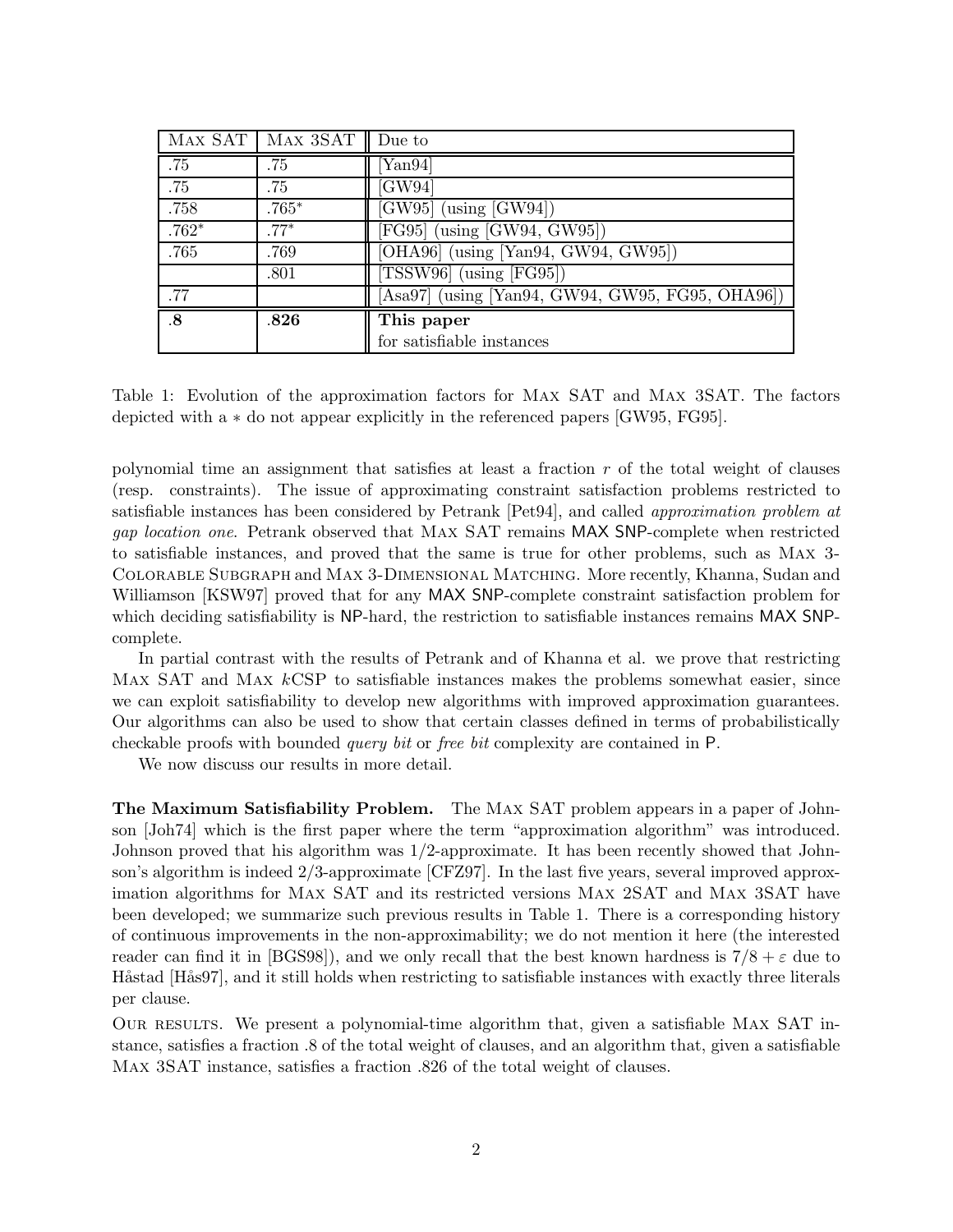| Satisfiable instances | Arbitrary instances | Due to     |
|-----------------------|---------------------|------------|
| .125                  | .125                | [PY91]     |
| .299                  |                     | [BGS98]    |
|                       | .25                 | [Tree96]   |
| .367                  | .367                | [TSSW96]   |
| .514                  |                     | This paper |

Table 2: Evolution of the approximation factors for Max 3CSP with and without the satisfiability promise.

Source of our improvement. In both cases, we show how to reduce the given instance to an instance without unit clauses. The reduction sequentially applies a series of substitutions of values to variables. The .826 approximation for Max 3SAT then follows by adapting the analysis of [TSSW96] to the case of no unit clauses. The .8 approximation for Max SAT involves the use of known algorithms, with a couple of small changes.

Maximum 3-ary Constraint Satisfaction Problem (and 3-query PCP). The PCP Theorem states that membership proofs for any NP language can be probabilistically checked by a verifier that uses logarithmic randomness, has *perfect completeness*, soundness<sup>1</sup> 1/2 and non-adaptively reads a constant number of bits from the proof. Since its appearance, there was interest in understanding the tightest possible formulation of the PCP Theorem, especially in terms of how low the number of query bits could be made.

It is easy to see that, with two queries, it is impossible to get perfect completeness, while with 3 it is possible (see e.g. [BGS98]). The challenging question arises of determining which is the best soundness achievable with three bits and perfect completeness. The state of the art for this question is that NP can be checked with soundness  $.75 + \varepsilon$  [Hås97], while this is impossible with soundness .367 [TSSW96], unless  $P = NP$ . Furthermore, it is possible to check NP with three queries, soundness  $.5 + \varepsilon$  and completeness  $1 - \varepsilon$  for any  $\varepsilon > 0$  [Hås97]. The latter result implies that MAX 3SAT is hard to approximate within  $7/8 + \varepsilon$ , but not when restricted to satisfiable instances. A different and more complicated proof was needed to prove the  $7/8 + \varepsilon$  hardness result also for satisfiable instances [Hås97]. It was an open question whether soundness  $.5+\varepsilon$  is achievable with three queries and perfect completeness.

OUR RESULT. We show that for PCP verifiers of NP languages with three non-adaptive queries and perfect completeness, the soundness is bounded away from .5, and has to be at least .514 (unless  $P = NP$ ).

Source of our improvement. We give a .514-approximate algorithm for satisfiable instances of Max 3CSP. A preprocessing step reduces the instance to an instance where any constraint has at least 3 satisfying assignments and each satisfying assignment is consistent with the set of linear constraints. We then apply two algorithms and take the best solution. In one algorithm, we reduce all the constraints to 2SAT using gadgets, extending an idea of [TSSW96]. In the other algorithm we take a random solution for the set of linear constraints.

<sup>&</sup>lt;sup>1</sup>Roughly speaking, a verifier has *perfect completeness* if it accepts a correct proof with probability 1, while the soundness is the probability of accepting a wrong proof (see Definition 7).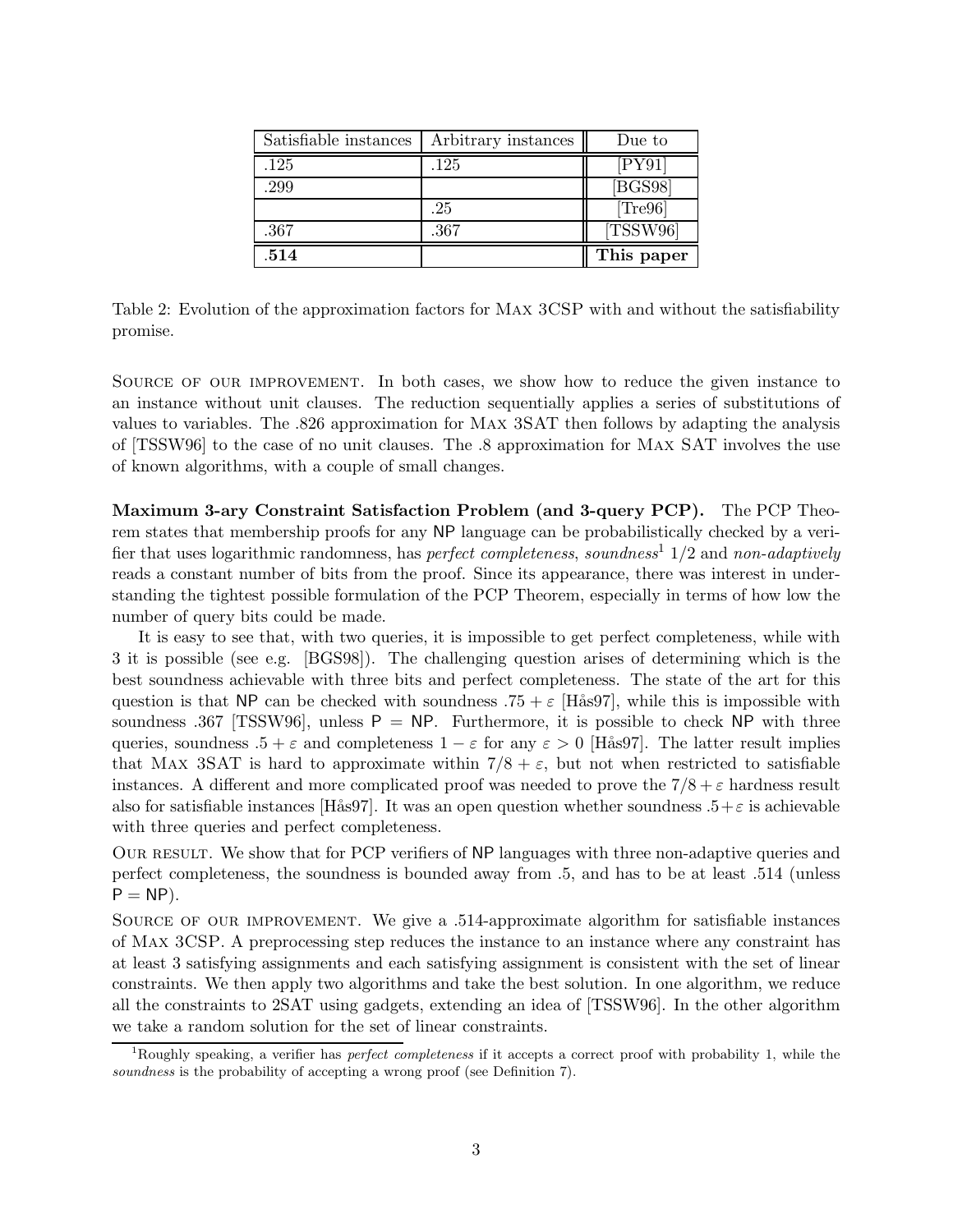Maximum  $k$ -ary Constraint Satisfaction Problem. The approximability of the MAX  $kCSP$ problem is an algorithmic rephrasing of the accepting power of PCP verifiers that non-adaptively read k bits of the proof. The restriction to satisfiable instances of Max kCSP corresponds to the restriction to non-adaptive PCP verifiers with perfect completeness. The requirement of perfect completeness and non-adaptiveness appeared in the first definitions of PCP and in several subsequent papers [AS98, ALM+98, BGLR93, BS94]. Recently, adaptiveness (with perfect completeness) was used in [BGS98], and a verifier without perfect completeness (but non-adaptive) appears in [Hås97]. The latter result was of particular interest, because it formerly appeared that "current" techniques" could only yield PCP constructions with perfect completeness. The study of which PCP classes lie in P was initiated in [BGS98]. The best known approximation for Max kCSP, for general  $k$ , is  $2^{1-k}$  [Tre96].

OUR RESULTS. We improve the approximation to  $(k+1)2^{-k}$  for satisfiable instances.

SOURCE OF OUR IMPROVEMENT. We use again substitutions (but of a more general kind) as a preprocessing step. The substitutions reduce the problem to an instance where any k-ary constraint has at least  $k + 1$  satisfying assignments, and any such assignment is consistent with the set of linear constraints. We then take a random feasible solution for the set of linear constraints, and this satisfies each constraint with probability at least  $(k + 1)2^{-k}$ .

Free bits. Besides the number of query bits, there is another very important parameter of the verifier that is studied in the field of probabilistic proof-checking: the number of free bits. It is a *relaxation* of the notion of query bit: if a verifier queries q bits on the proof, than it uses at most f free bits, but a verifier using  $f$  free bits can read arbitrarily many bits. The interest in this parameter (implicit in [FK94] and explicitly introduced in [BS94]) lies in the fact that the "efficiency" of the reduction from PCP to Max Clique [FGL+96] depends only on the number of free bits of the verifier (indeed, it depends only on the amortized number of free bits [BGS98], but we will not exploit the latter notion here). Since the same reduction is used to derive the best known hardness result for MIN VERTEX COVER, further improvements in the hardness of approximating MIN VERTEX COVER could be obtained by improved PCP constructions with low free bits complexity. Roughly speaking, a verifier uses  $f$  free bits if, after making its queries to the proof, there at most  $2<sup>f</sup>$  possible answers that make him accept (this is why f cannot be larger than the number of query bits.) This definition has been used almost always, including in Håstad's papers on MAX CLIQUE (where he used the free bit-efficient complete test.) One exception is [BGS98], where an adaptive version of the definition of free bits is used. We also mention that the free bit parameter has almost always been used for verifiers with perfect completeness (Bellare et al. [BGS98] also show that one can always reduce the free bit complexity by reducing the completeness.) However, the currently best hardness result for MIN VERTEX COVER is due to Håstad [Hås97] and uses a verifier with low free bit complexity and completeness  $1 - \varepsilon$ , for any  $\varepsilon > 0$ .

Even in the simple case of the *non-adaptive* definition and of *perfect completeness* there were basically no result about PCP classes with low free bit complexity collapsing to P. The only result was that, with perfect completeness, it is impossible to characterize NP with only 1 free bit, while log 3 free bits are sufficient [BGS98]. It has been conjectured that with log 3 free bits and perfect completeness it is possible to achieve any soundness.

OUR RESULT. Under the weak (non-adaptive) definition of free bits, we prove that a verifier with perfect completeness, that uses f free bits, and whose soundness is less than  $2^f / 2^{2^f - 1}$  can only capture P.

Source of our improvement. We adapt the previously described reductions and algorithms.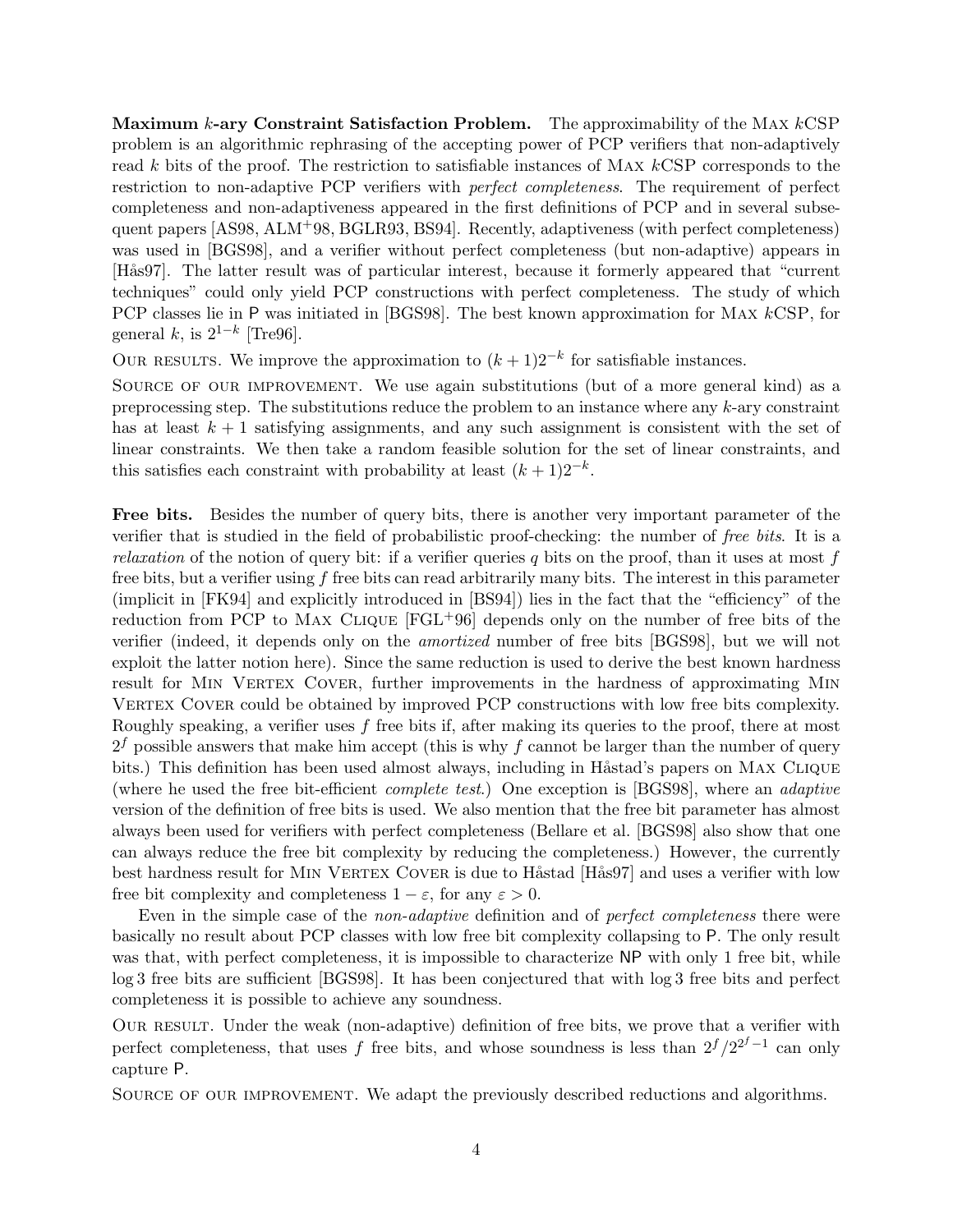Independent and Subsequent Results. In an independent and simultaneous research, Karloff and Zwick [KZ97] found a new semidefinite relaxation of the Max 3SAT problem, and a new way of analysing the randomized rounding of solutions of the relaxation. As a consequence of their new technique, they were able to present a  $(7/8 - \varepsilon)$ -approximate algorithm for MAX 3SAT, for any  $\varepsilon > 0$ . Such an algorithm is the best possible, since we recall that  $(7/8 + \varepsilon)$ -approximating MAX 3SAT is NP-hard [Hås97]. More recently, Zwick [Zwi98] applied the techniques of [KZ97] to the study of Max 3CSP, and came up with a 1/2-approximate algorihtm, which is again the best possible. Using ideas from the present paper, Zwick [Zwi98] also improved our approximation of satisfiable instances of Max 3CSP, developing a 5/8-approximate algorithm for this restricted problem. Guruswami et al. [GLST98] applied Zwick's ideas to Max 4CSP, and obtained a .33 approximate algorithm for this problem (which improves and generalize our .3125-approximation for satisfiable instances). Our results for satisfiable instances of Max kCSP are still (as of February 1999) the best known for  $k \geq 5$ .

Organization of the Paper. Basic definitions on constraint satisfaction problems, PCP, and gadgets are given in Section 2. We prove a simple combinatorial result in Section 3. We present the Max SAT approximation algorithms in Section 4 and the Max kCSP approximation algorithms (as well as the implications with PCP classes) in Sections 5 and 6. The free bit parameter is discussed in Section 7.

## 2 Preliminaries

For an integer n, we denote by [n] the set  $\{1,\ldots,n\}$ . We see elements of  $\{0,1\}^n$  as vectors in the vector space  $GF(2)^n$ . We denote with the same symbol  $\oplus$  both the boolean xor between elements of  $\{0,1\}$  and the *bitwise* xor between elements of  $\{0,1\}^n$ . We use boldface letters to denote elements of  $\{0,1\}^n$ ; we also denote by  $\mathbf{0} = (0,\ldots,0)$  (resp.  $\mathbf{1} = (1,\ldots,1)$ ) the element of  $\{0,1\}^n$  all whose entries are 0 (resp. 1), where n will depend on the context. Linear equations will always be linear equations on GF(2).

### 2.1 Constraint Satisfaction

We begin with a definition of constraint satisfaction problem, that unifies the definitions of all the problems we are interested in.

**Definition 1** A (k-ary) constraint function is a boolean function  $f: \{0,1\}^k \to \{0,1\}.$ 

When it is applied to variables  $x_1, \ldots, x_k$  (see the following definitions) the function f is thought of as imposing the constraint  $f(x_1,...,x_k) = 1$ .

**Definition 2** A constraint family  $\mathcal F$  is a finite collection of constraint functions. The arity of  $\mathcal F$ is the maximum number of arguments of the functions in  $\mathcal{F}$ . A constraint C over a variable set  $x_1,\ldots,x_n$  is a pair  $C=(f,(i_1,\ldots,i_k))$  where  $f:\{0,1\}^k\to\{0,1\}$  is a constraint function and  $i_j \in [n]$  for  $j \in [k]$ . The constraint C is said to be satisfied by an assignment  $\mathbf{a} = a_1, \ldots, a_n$  to  $x_1, \ldots, x_n$  if  $C(a_1, \ldots, a_n) \stackrel{\text{def}}{=} f(a_{i_1}, \ldots, a_{i_k}) = 1$ . We say that constraint C is from  $\mathcal F$  if  $f \in \mathcal F$ .

We will also write a constraint  $(f, (i_1, \ldots, i_k))$  as  $(f(x_{i_1}, \ldots, x_{i_k}) = 1)$ .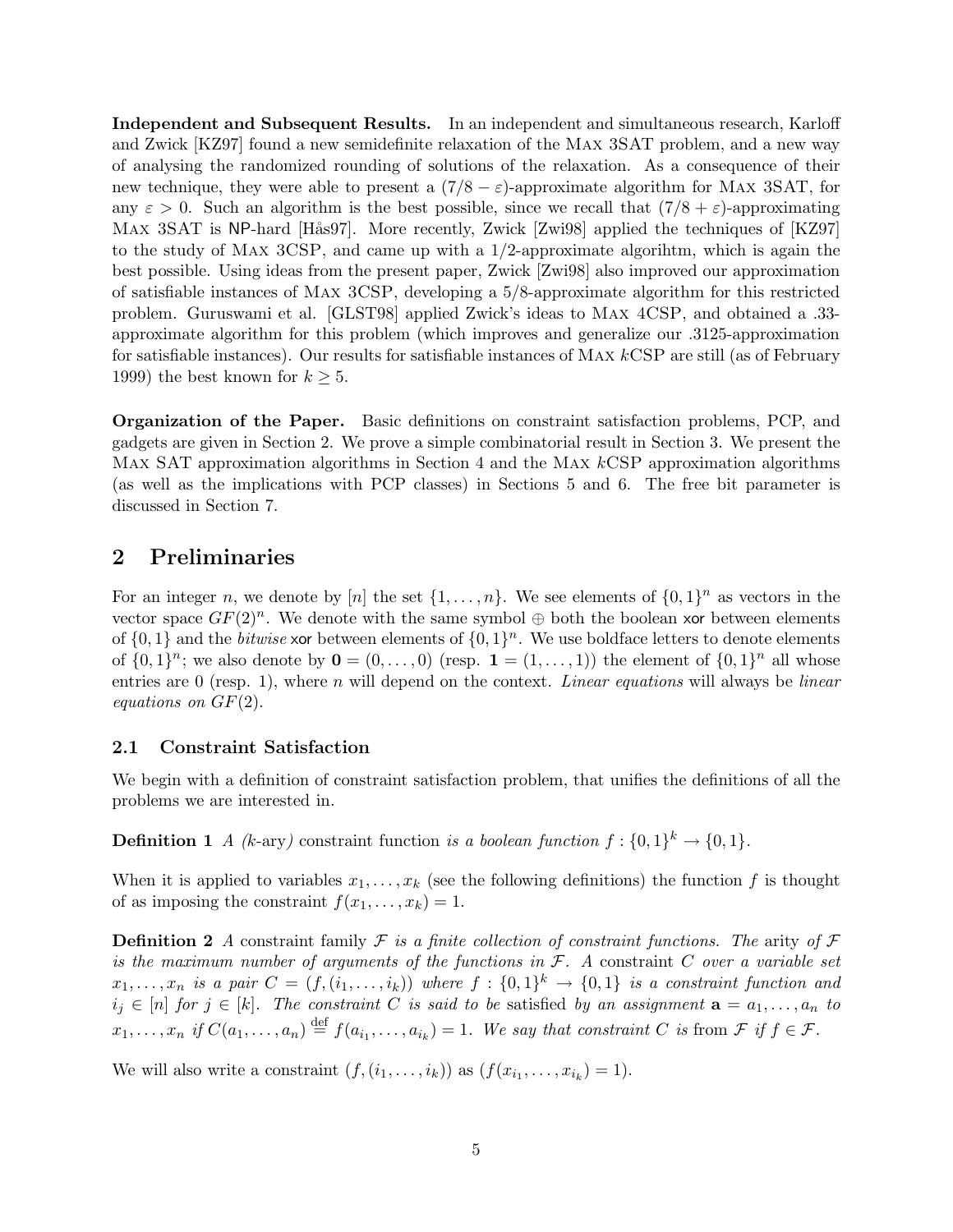**Definition 3 (Satisfying table)** A satisfying table for a constraint function  $f: \{0,1\}^k \to \{0,1\}$ with s satisfying assignments is a  $s \times k$  boolean matrix whose rows are the satisfying assignments of  $f$ .

Sometimes, we will blur the important distinction between a boolean function and a constraint, e.g. we will talk about the satisfying table of a constraint.

The satisfying table is not unique since the matrix representation imposes an order to the assignments. Even if it would be more natural to represent the satisfying assignments as a set of vectors rather than a matrix, the latter representation is more suitable for combinatorial arguments, especially because we can see it as a set of  $k$  vectors of length s (see Section 3).

**Definition 4 (Constraint families)** A literal is either a variable or the negation of a variable. We define the following constraint families:

kCSP: the set of all h-ary functions,  $h \leq k$ .

 $kCSP<sup>i</sup>$ : the set of all k-ary functions with i satisfying assignments.

 $k<sub>SAT</sub>$ : the set of all functions expressible as the  $\alpha$  of at most k literals.

SAT: the set of all functions expressible as the or of literals.

We also sometimes see the constants 0 and 1 as *zero-ary functions*.

We say that a constraint function  $f(x_1,...,x_k)$  is linear if either  $f(x_1,...,x_k) = x_1 \oplus ... \oplus x_k$ or  $f(x_1,...,x_k) = 1 \oplus x_1 \oplus ... \oplus x_k$ . (Note that linear functions are also, more appropriately, called affine in other papers, e.g. in [KSW97].)

**Definition 5 (Constraint satisfaction problems)** For a function family F, MAX F is the optimization problem whose instances consist of m weighted constraints from  $\mathcal F$ , on n variables, and whose objective is to find an assignment to the variables which maximizes the total weight of satisfied constraints.

Note that Definitions 4 and 5 give rise to the problems Max SAT, Max 3SAT, and Max kCSP, that are defined in the standard way. A constraint from SAT is also called a clause.

Observe that Max F is equivalent to Max  $\mathcal{F} \cup \{0,1\}$ , since adding constraints that are always false does not change a problem, while adding constraints that are always true can only make the problem easier to approximate. For this reason, we will always assume that 0-constraints and 1-constraints can occur in any MAX  $\mathcal F$  problem.

Given an instance  $\varphi$  of a constraint satisfaction problem, we denote by  $LIN(\varphi)$  the set of linear constraints of  $\varphi$ .

GL1-MAX  $\mathcal{F}^2$  is the restriction of MAX  $\mathcal F$  to instances where all the constraints are simultaneously satisfiable.

We say that a maximization problem is  $r$ -approximable  $r < 1$  if there exists a polynomial-time algorithm that, for any instance, finds a solution whose cost is at least  $r$  times the optimum (such a solution is said to be r-approximate).

<sup>&</sup>lt;sup>2</sup>GL1 stands for "Gap Location 1", which is the terminology of Petrank [Pet94].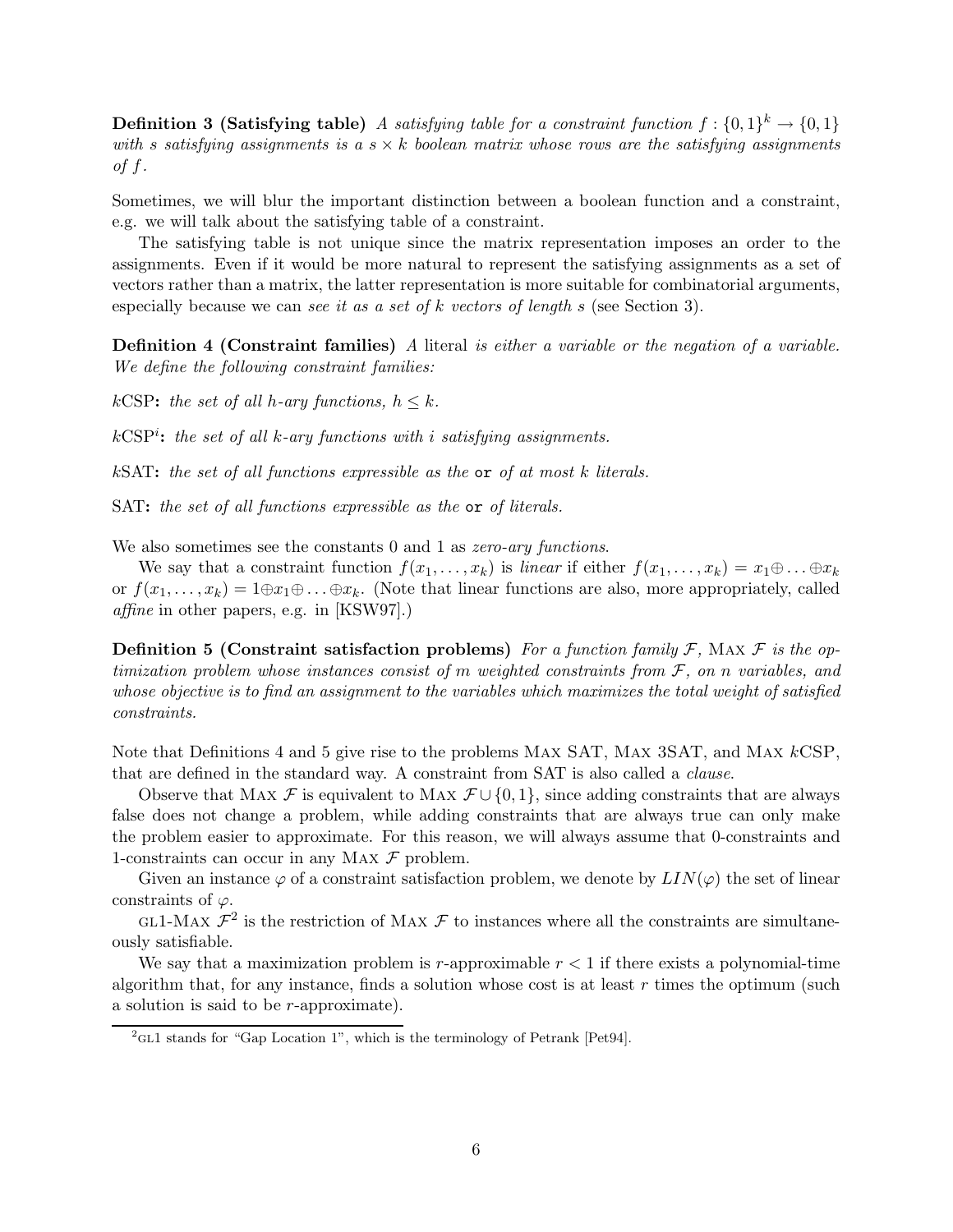### 2.2 Gadgets

We also need the definition of *gadgets*.

**Definition 6 (Gadget [BGS98])** For  $\alpha \in \mathcal{R}$ , a function  $f: \{0,1\}^k \to \{0,1\}$ , and a constraint family F: an  $\alpha$ -gadget reducing f to F is a finite collection of constraints  $C_i$  from F over primary variables  $x_1, \ldots, x_k$  and auxiliary variables  $y_1, \ldots, y_n$ , and associated real weights  $w_j \geq 0$ , with the property that, for boolean assignments **a** to  $x_1, \ldots, x_k$  and **b** to  $y_1, \ldots, y_n$ , the following are satisfied:

$$
(\forall \mathbf{a} : f(\mathbf{a}) = 1) \ (\forall \mathbf{b}) : \ \sum_{j} w_j C_j(\mathbf{a}, \mathbf{b}) \ \leq \ \alpha,
$$
 (1)

$$
(\forall \mathbf{a} : f(\mathbf{a}) = 1) (\exists \mathbf{b}) : \sum_{j} w_{j} C_{j}(\mathbf{a}, \mathbf{b}) = \alpha,
$$
 (2)

$$
(\forall \mathbf{a} : f(\mathbf{a}) = 0) \ (\forall \mathbf{b}) : \ \sum_{j} w_j C_j(\mathbf{a}, \mathbf{b}) \ \leq \ \alpha - 1. \tag{3}
$$

Gadgets can be used in approximation algorithms in the following way [TSSW96]. Assume we have a satisfiable instance of a constraint satisfaction problem, with constraints of total weight  $m$ , and there is  $\alpha$ -gadget reducing each such constraint to 2SAT. Then we can build a 2SAT instance  $\psi$  whose optimum is  $\alpha m$  and such that any solution of cost c for  $\psi$  has cost at least  $c - (\alpha - 1)m$ for the old instance.

In a more general setting, assume that, for  $i = 1, \ldots, k$ , we have type-i constraints of total weight  $w_i$ , and that there exists an  $\alpha_i$ -gadget reducing type-i constraints to 2SAT. Assume also that the whole CSP instance be satisfiable. Then the optimum of the instance is  $\sum_i w_i$ ; applying all the gadgets we have a 2SAT instance  $\psi$  whose optimum is  $\sum_i \alpha_i w_i$ .

Applying a  $\beta$ -approximate algorithm to  $\psi$ , we obtain a solution for the original instance whose cost is at least

$$
\sum_i \beta \alpha_i w_i - \sum_i (\alpha_i - 1) w_i = \sum_i (\beta - (1 - \beta)(\alpha_i - 1)) w_i.
$$

In the following, we will refer to such kind of reductions as the TSSW technique (see Section 2.5.2) below). The FGW [GW95, FG95] algorithm for Max 2SAT is .931-approximate.

#### 2.3 Probabilistically Checkable Proofs

We now talk about PCP classes and their relation with the approximability of MAX  $k$ CSP.

**Definition 7 (Restricted verifier)** A verifier V for a language L is a probabilistic polynomialtime Turing machine that during its computations has oracle access to a string called proof. We denote by  $\mathbf{ACC}[V^{\pi}(x)]$  the probability over its random tosses that V accepts x when accessing proof π. We also denote by  $\mathbf{ACC}[V(x)]$  the maximum of  $\mathbf{ACC}[V^\pi(x)]$  over all proofs  $\pi$ . We say that

- V has query complexity q (where q is an integer) if for any input x, any proof  $\pi$ , and any outcome of its random bits, V reads at most q bits from  $\pi$ ;
- *V* has soundness s if, for any  $x \notin L$ ,  $\text{ACC}[V(x] \leq s;$
- V has completeness c if, for any  $x \in L$ ,  $\mathbf{ACC}[V(x] \ge c]$ . V has perfect completeness if it has completeness 1.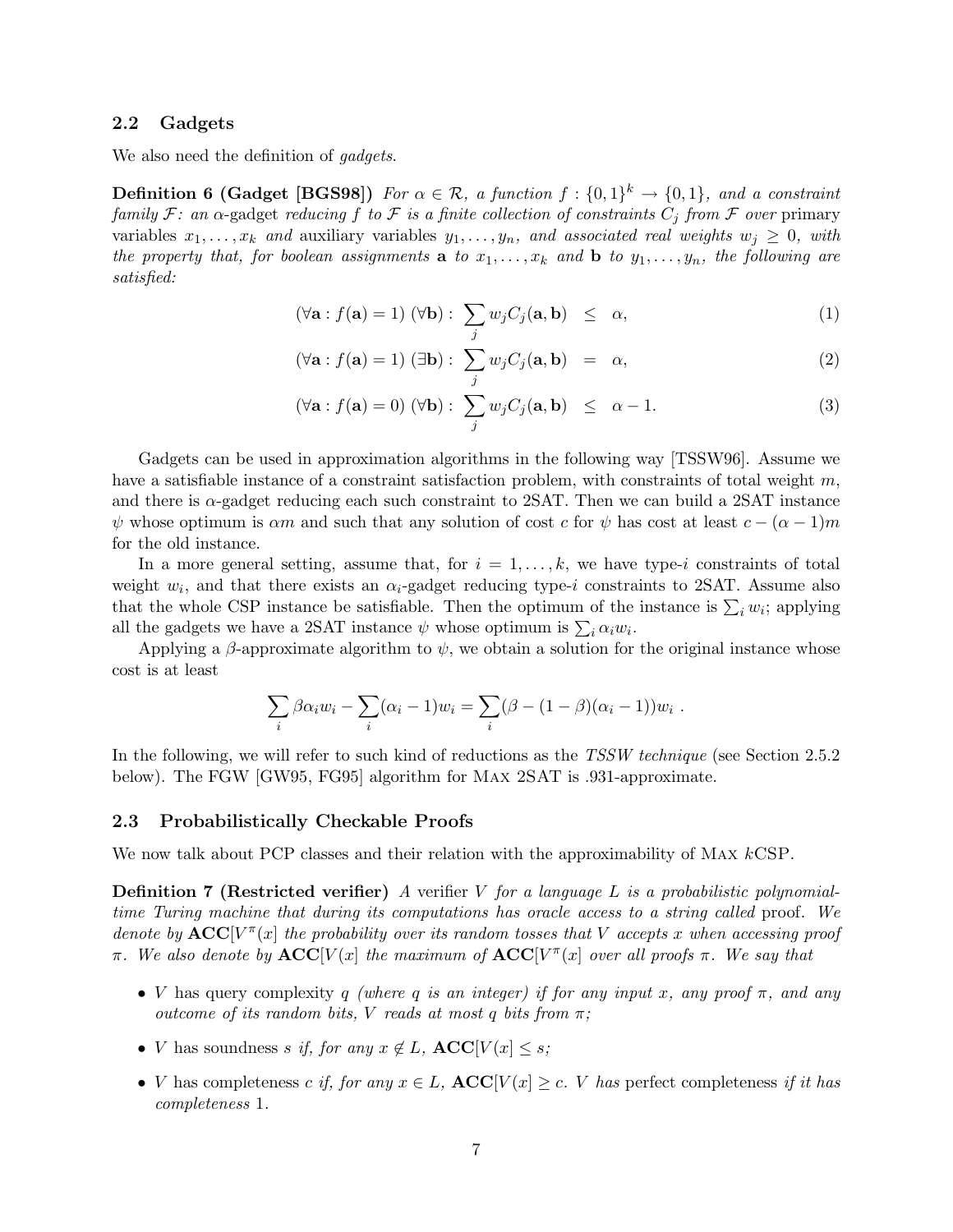**Definition 8 (PCP classes)**  $L \in \text{PCP}_{c,s}[\log,q]$  if L admits a verifier V with completeness c, soundness s, query complexity q, and that uses  $O(\log n)$  random bits, where n is the size of the input. We say that  $L \in \textbf{naPCP}_{c,s}[\log q]$  if V, in addition, queries the q bits non-adaptively.

**Theorem 9** ([ALM<sup>+</sup>98]) If GL1-MAX kCSP is r-approximable, then  $\text{naPCP}_{1,s}[\log,k] \subseteq P$  for any  $s < r$ .

Note that the relation between PCP classes and Max kCSP problems holds also in the case of non-perfect completeness and for adaptive verifiers.

**Theorem 10 ([Tre96])** If MAX kCSP is r-approximable, then  $PCP_{c,s}[\log,k] \subseteq P$  for any  $c/s < r$ .

We define free bits as a property of boolean functions. There are two possible definitions.

**Definition 11** A function  $f: \{0,1\}^q \to \{0,1\}$  uses f non-adaptive free bits if it has at most  $2^f$ satisfying assignments. It uses f adaptive free bits if it can be expressed by a DNF with at most  $2<sup>f</sup>$  terms such that any two terms are inconsistent.

It is easy to see that if a function uses f non-adaptive free bits that it also uses at most f adaptive free bits. On the other hand, there are functions using 1 adaptive free bit and requiring arbitrarily many non-adaptive free bits.

**Definition 12** A PCP verifier uses f adaptive (resp. non-adaptive) free bits if for any input, and any fixed random string, its acceptance or rejectance (which is a bollean function of the proof) can be expressed as a boolean function that uses f adaptive (resp. non-adaptive) free bits. FPCP<sub>c,s</sub>[log,f] is the class of languages admitting a PCP verifier with logarithmic randomness, completeness  $c$ , soundness s, that uses f adaptive free bits. The class  $\textsf{naFPCP}_{c,s}[\log,f]$  is defines analogously by using the non-adaptive free bit parameter.

Regarding recent constructions of verifiers optimized for the free bit parameter, the verifiers that use the *Complete Test* [Hås96b] are non-adaptive, while the verifier that uses the *Extended Monomial* Basis Test [BGS98] is adaptive.

The notion of free bit was originally introduced to prove hardness results for Max Clique. An amortized version of the free bit parameter has been defined in [BS94]. We will not deal with this amortized version in this paper, since an essentially tight result has been established: Håstad [Hås96a] has shown that it is possible to characterize NP using  $\varepsilon > 0$  amortized free bits, for any fixed  $\varepsilon > 0$ .

For the non-amortized version of this parameter, it is still an open question to find the best possible characterizations of NP. Improved PCP constructions with low free bit complexity are also motivated by the following application to the MIN VERTEX COVER problem. (Recall that an r-approximate algorithm for vertex Cover, for  $r > 1$ , is an algorithm that computes a cover whose number of nodes is at most  $r$  times the size of the optimum cover.)

**Theorem 13 ([BGS98])** If  $NP \subseteq FPCP_{c,s}[\log, f]$ , then, for any  $\varepsilon > 0$ , it is NP-hard to approximate MIN VERTEX COVER within

$$
1+\frac{c-s}{2^f-c}-\varepsilon
$$

The best result in this respect, due to Håstad, is that  $NP = FPCP_{1-\epsilon,5+\epsilon}[\log, 2]$  for any  $\varepsilon > 0$ . This implies that Vertex Cover is hard to approximate within  $7/6 - \varepsilon$  for any  $\varepsilon > 0$ .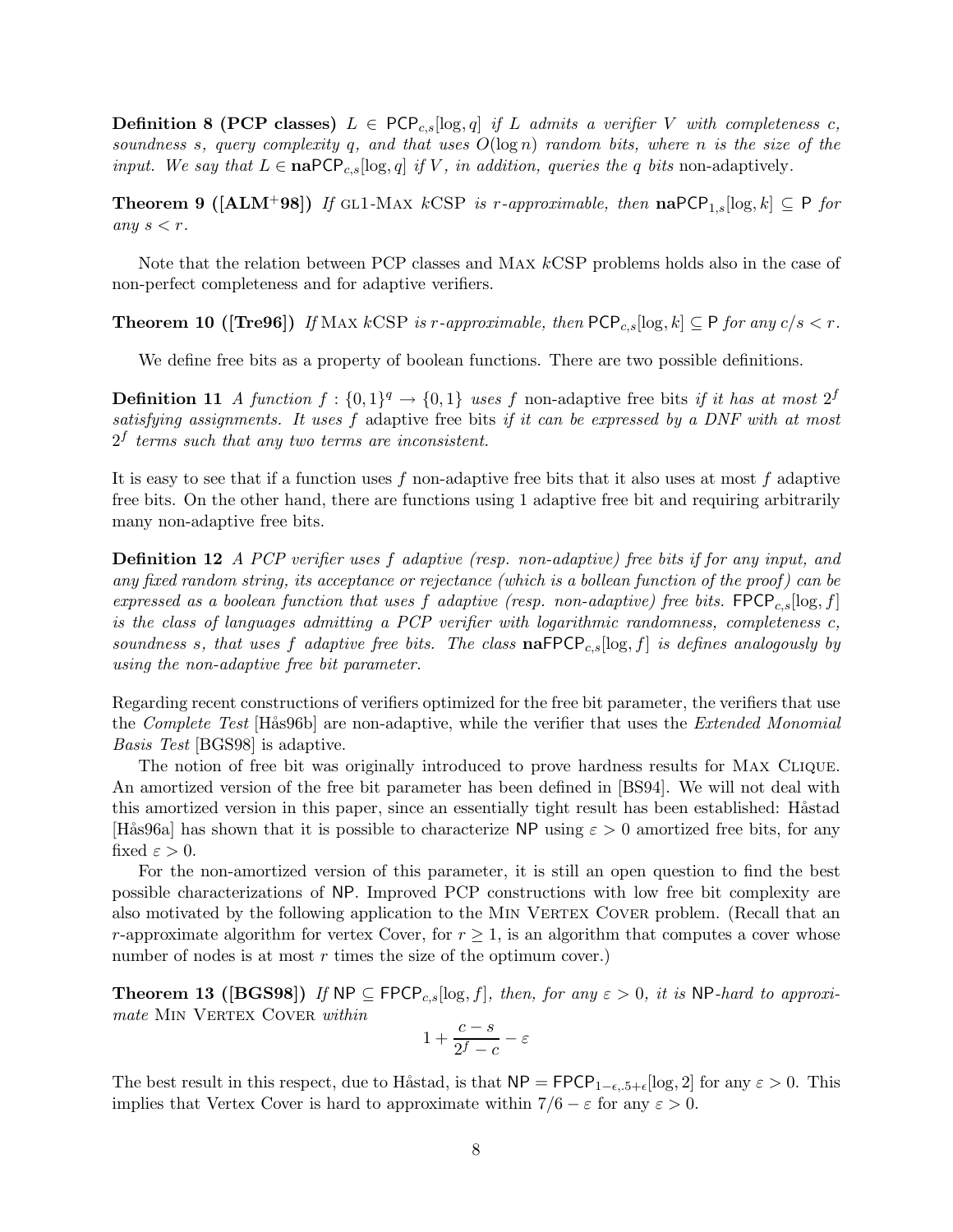### 2.4 Substitutions

Let  $\varphi$  be a set of weighted constraints from  $\mathcal F$  over variables  $x_1,\ldots,x_n$ . Let  $x_i=a_0\oplus\bigoplus_{j\in[n]-\{i\}}a_jx_j$ with  $a_j \in \{0,1\}$  for  $j \in \{0,\ldots,n\} - \{i\}$  be a linear equation. Let  $C \equiv (f(x_{i_1},\ldots,x_{i_k}) = 1)$  be a constraint of  $\varphi$ . Then the *application* of the *substitution*  $\sigma = [x_i \leftarrow a_0 \oplus \bigoplus_{j \in [n] - \{i\}} a_j x_j]$  to C (denoted by  $C\sigma$ ) is defined as follows.

- 1. If  $x_i$  does not occur in C, then C is left unchanged by the substitution. More formally, if  $i \notin \{i_1, \ldots, i_k\}$  then  $C[x_i \leftarrow a_0 \oplus \bigoplus_{j \in [n] - \{i\}} a_j x_j] \equiv C.$
- 2. If  $x_i$  occurs in C, then the occurrence of  $x_i$  is substituted by the expression  $a_0 \oplus \bigoplus_{j \in [n] \{i\}} a_j x_j$ . More formally, if  $i = i_h$  for some  $h \in [k]$ , then

$$
C[x_i \leftarrow a_0 \oplus \bigoplus_{j \in [n] - \{i\}} a_j x_j] \equiv (f(x_{i_1}, \dots, x_{i_{h-1}}, a_0 \oplus \bigoplus_{j \in [n] - \{i\}} a_j x_j, x_{i_{h+1}}, \dots, x_{i_k}) = 1)
$$

We note that in the second case, the set of variables occurring in the constraint becomes  $\{i_1,\ldots,i_k\} - \{i\} \cup \{j \in [n] - \{i\} : a_j = 1\}.$ 

The *width* of a substitution is the number of non-zero coefficients  $a_j$  for  $j \geq 1$ . Thus, a widthzero substitution is of the form  $x \leftarrow 0$  or  $x \leftarrow 1$ , and always decreases the arity of the constraint it is applied to. A width-one substitution is of the form  $x \leftarrow y$  or  $x \leftarrow \neg y$ , and it either leaves the arity of the constraint unchanged, or it decreases the arity.

We note that if we apply a widht-one or a widht-two substitution to a SAT (resp. 3SAT) constraint, then we obtain another SAT (resp.  $3SAT$ ) constraint<sup>3</sup>. Additionally, if we apply to a kCSP constraint C a substitution  $\sigma$  such that all the variables occurring in the left-hand side of the equation of  $\sigma$  already occur in C, then  $C\sigma$  is a  $(k-1)CSP$  constraint.

For an instance  $\varphi$  of a constraint satisfaction problem and substitution  $\sigma$ , we denote by  $\varphi\sigma$  the instance obtained by applying the substitution  $\sigma$  to all the constraints of  $\varphi$ .

### 2.5 Approximation Algorithms and Techniques for Max SAT

For the rest of this section we fix a satisfiable instance  $\varphi$  of MAX SAT, that has clauses of total weight m. For any  $i \geq 1$ ,  $m_i$  is the total weight of clauses with exactly i literals. We examine different algorithms, and different ways to extend/mix them. Under the assumption that the formula be satisfiable, the cost of the solutions provided by all the algorithms below will always be lower bounded by some linear combination of the  $m_i$ 's.

#### 2.5.1 Algorithms

Johnson's algorithm [Joh74]. It finds a solution that satisfies clauses of total weight at least

$$
\sum_i \left(1 - \frac{1}{2^i}\right) m_i \; .
$$

FGW Algorithm [GW95, FG95]. Given an instance of Max 2SAT, it satisfies at least a fraction  $\beta = .931$  of the cost of an optimum solution.

<sup>3</sup>We can indeed obtain the 0-constraint or the 1-constraint, but we noted that we can assume 3SAT and SAT contain such constraint without loss in generality.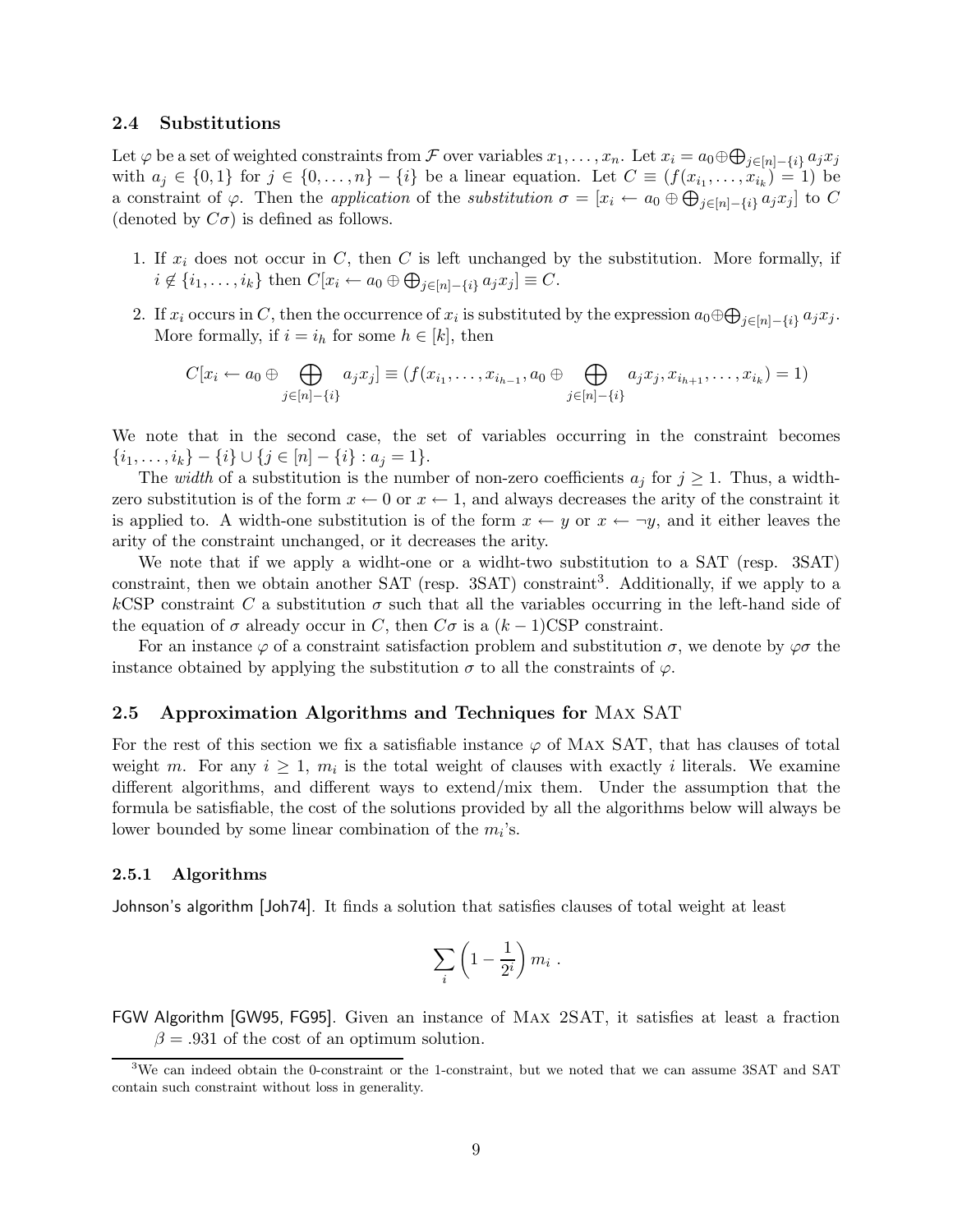- 2SAT algorithm. If a 2SAT instance is satisfiable, it is possible to find a satisfying assignment in polynomial time.
- Linear systems mod 2. If a system of linear equations over variables  $x_1, \ldots, x_n$  is satisfiable, we can find in polynomial time an explicit description for the set of its solution, that is, a vector  $\mathbf{u} = (u_1, \dots, u_n) \in \{0,1\}^n$  that is a feasible solution, and vectors  $\mathbf{y}^1, \dots, \mathbf{y}^k$  such that the set of feasible solutions is precisely

$$
\{\mathbf{u}\oplus a_1\mathbf{y}^1\oplus\cdots\oplus a_k\mathbf{y}^k : a_1,\ldots,a_k\in\{0,1\}\}\ .
$$

#### 2.5.2 Techniques

GW Technique [GW95]. It allows to extend a  $\beta$ -approximate algorithm for MAX 2SAT (e.g. the FGW algorithm) to the Max SAT problem. Here we present a simplified analysis of the GW technique that is sufficient to deal with satisfiable instances of Max SAT.

Any clause of length  $k \geq 3$  and weight w is substituted by the  $\binom{k}{2}$  $_{2}^{k}$ ) clauses of length 2 obtained by taking in all the possible ways two literals out of k. Each new clause receives weight  $w/\binom{k}{2}$  $\binom{k}{2}$ . We then apply a  $\beta$ -approximate algorithm to the resulting instance of MAX 2SAT.

The number of clauses in the original formula that are satisfied in this way is at least

$$
\beta(m_1+m_2)+\sum_k\frac{2}{k}\beta m_k.
$$

- TSSW Technique [TSSW96]. This technique has been already described in Section 2.2. As an application to MAX SAT, we note that if, for some k, we have an  $\alpha_k$ -gadget reducing kSAT to 2SAT, then we can substitute  $(\beta - (1 - \beta)(\alpha_k - 1))$  in place of  $\frac{2}{k}\beta$  in the analysis of the GW technique.
- CT Technique [CT97]. This technique is parameterized with an integer k and a real  $0 \le p \le 1$ . If we have an algorithm for  $GL1-MAX$  kSAT which satisfies clauses of length i of total weight  $\rho_i m_i$ ,  $1 \leq i \leq k$ , then the CT technique allows to design an algorithm for GL1-MAX SAT that satisfies clauses of total weight

$$
\sum_{i=1}^{k} (1 - p(1-p)^{i-1})\rho_i m_i + \sum_{i \ge k+1} (1 - (1-p)^i) m_i.
$$

## 3 An Application of the Linear Algebra Method

The linear algebra method in combinatorics [BF92] is a collection of techniques that allow to prove combinatorial results by making use of the following well-known fact: if we have a set of  $n$ -dimensional vectors that are linearly independent, then the size of the set is at most  $n$ . In this section we will provide some definitions and prove easy bounds using linear algebra. Despite the triviality of the results, they will have powerful applications in Sections 5 and 6.

**Definition 14** For a vector  $\mathbf{u} \neq \mathbf{0}$ , we say that a collection  $\mathbf{x}_1, \ldots, \mathbf{x}_m$  of elements of  $\{0, 1\}^n$  is  $(k, \mathbf{u})$ -dependent if there are values  $a_0, \ldots, a_m \in \{0, 1\}$  such that  $1 \leq |\{i = 1, \ldots, m : a_i = 1\}| \leq k$ and  $a_1\mathbf{x}_1\oplus \ldots \oplus a_m\mathbf{x}_m = a_0\mathbf{u}$ . A collection is **u**-dependent if it is  $(k, \mathbf{u})$ -dependent for some k. A collection is  $((k, \mathbf{u})$ -)independent if it is not  $((k, \mathbf{u})$ -)dependent.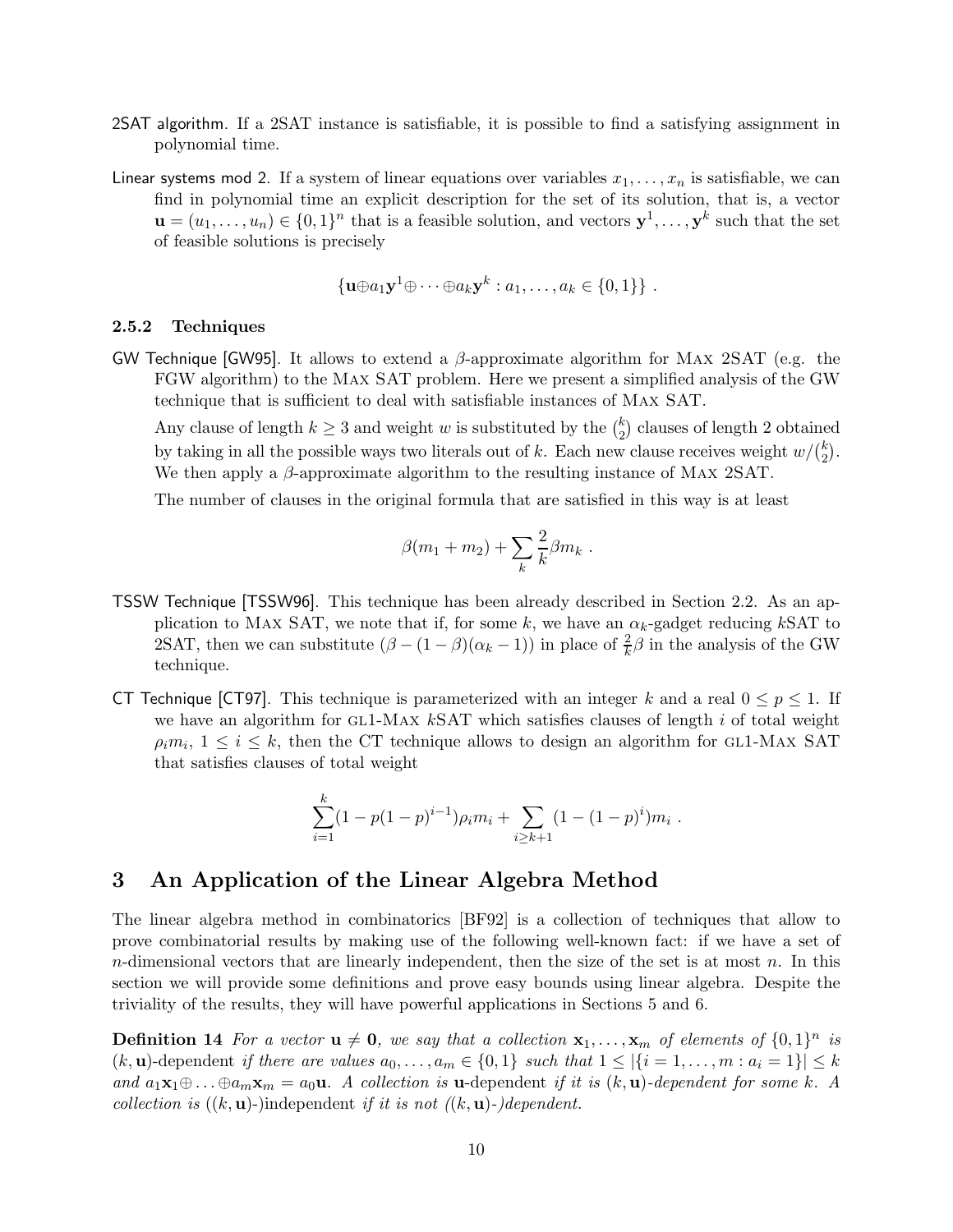More intuitively, the vectors  $\mathbf{x}_1,\ldots,\mathbf{x}_m$  are  $(k,\mathbf{u})$ -independent if any xor of at most k of them is different from  $\mathbf 0$  and from  $\mathbf u$ .

**Lemma 15** For any  $\mathbf{u} \neq \mathbf{0}$ , if  $\mathbf{x}_1, \ldots, \mathbf{x}_m \in \{0,1\}^n$  are  $(2,\mathbf{u})$ -independent, then  $m \leq 2^{n-1} - 1$ . The bound is tight.

PROOF: All the  $2m + 2$  vectors  $\mathbf{0}, \mathbf{x}_1, \ldots, \mathbf{x}_m, \mathbf{u}, (\mathbf{u} \oplus \mathbf{x}_1), \ldots, (\mathbf{u} \oplus \mathbf{x}_m)$  are distinct. Therefore  $2m +$  $2 \leq 2^n$ . To prove the tightness of the bound, let  $\mathbf{u} = \mathbf{1}$  and consider the set of  $2^{n-1} - 1$  vectors of  $\{0,1\}^n - \{0\}$  whose first entry is zero. Clearly, these vectors form a  $(2, 1)$ -independent collection.  $\Box$ 

**Lemma 16** For any  $\mathbf{u} \neq \mathbf{0}$ , if  $\mathbf{x}_1, \ldots, \mathbf{x}_m \in \{0,1\}^n$  are  $\mathbf{u}$ -independent, then  $m \leq n-1$ . The bound is tight.

**PROOF:** The  $m + 1$  vectors  $\mathbf{u}, \mathbf{x}_1, \ldots, \mathbf{x}_m$  are distinct and linearly independent in the ordinary sense. Therefore  $m+1 \leq n$ . To prove the tightness, let  $\mathbf{u} = 1$  and consider a linearly independent set of  $n-1$  vectors of  $\{0,1\}^n$  whose first entries are zero. Such a set must exist, since the set of elements of  $\{0,1\}^n$  whose first entry is zero form a linear subspace of  $\{0,1\}^n$  of dimension  $n-1$ . It is easy to see that such a set is a 1-independent collection.  $\Box$ 

In the following sections we will use the special case where  $\mathbf{u} = 1$ . Let f be a k-ary constraint function with s satisfying assignments, and M be a satisfying table for f. If the columns of M are  $(2, 1)$ -independent, then  $k \leq 2^{s-1} - 1$ , that is  $s \geq 1 + \lceil \log(k+1) \rceil$ , which implies  $s = 2$  if  $k = 1$  and  $s \geq 3$  if  $k \geq 2$ . If the columns of M are 1-independent, then we can draw the stronger statement  $s \geq k+1$ .

## 4 The Max SAT Algorithms

**Lemma 17** If GL1-MAX SAT (resp. GL1-MAX 3SAT) restricted to instances without unit clauses is r-approximable, then it is r-approximable for arbitrary instances.

PROOF: We describe an algorithm that given a satisfiable instance  $\varphi$  of MAX SAT over variables  $x_1, \ldots, x_n$ , finds a new satisfiable instance  $\varphi'$  over a subset of variables  $X' \subseteq \{x_1, \ldots, x_n\} = X$ and a set S of width-1 linear equations, such that any assignment to  $X'$  can be extended to an assignment to X using the equations of S. The important properties of  $\varphi'$  are that  $\varphi'$  has no unit clause, and an r-approximate solution for  $\varphi'$ , when extended with S, becomes an r-approximate solution for  $\varphi$ .

The algorithm is described in Figure 1.

### Claim 18 NoUnary runs in polynomial time.

Proof: Each substitution requires at most linear time. Furthermore, each substitution reduces the number of variables of  $\varphi$ . It follows that there can be at most a linear number of substitutions and thus the algorithm runs at most in quadratic time. (A more careful analysis would show that in fact a linear time implementation is possible. We choose not to do so since this would not improve the performance of the overall algorithm, that is dominated by the running time of the  $\Box$  FGW algorithm.)

Let now  $\varphi$  be some satisfiable instance of MAX SAT over variable set X, and let NoUnary( $\varphi$ ) =  $(\varphi', S)$ . The following two claims are easily proved by induction on the number of substitutions performed by the algorithm.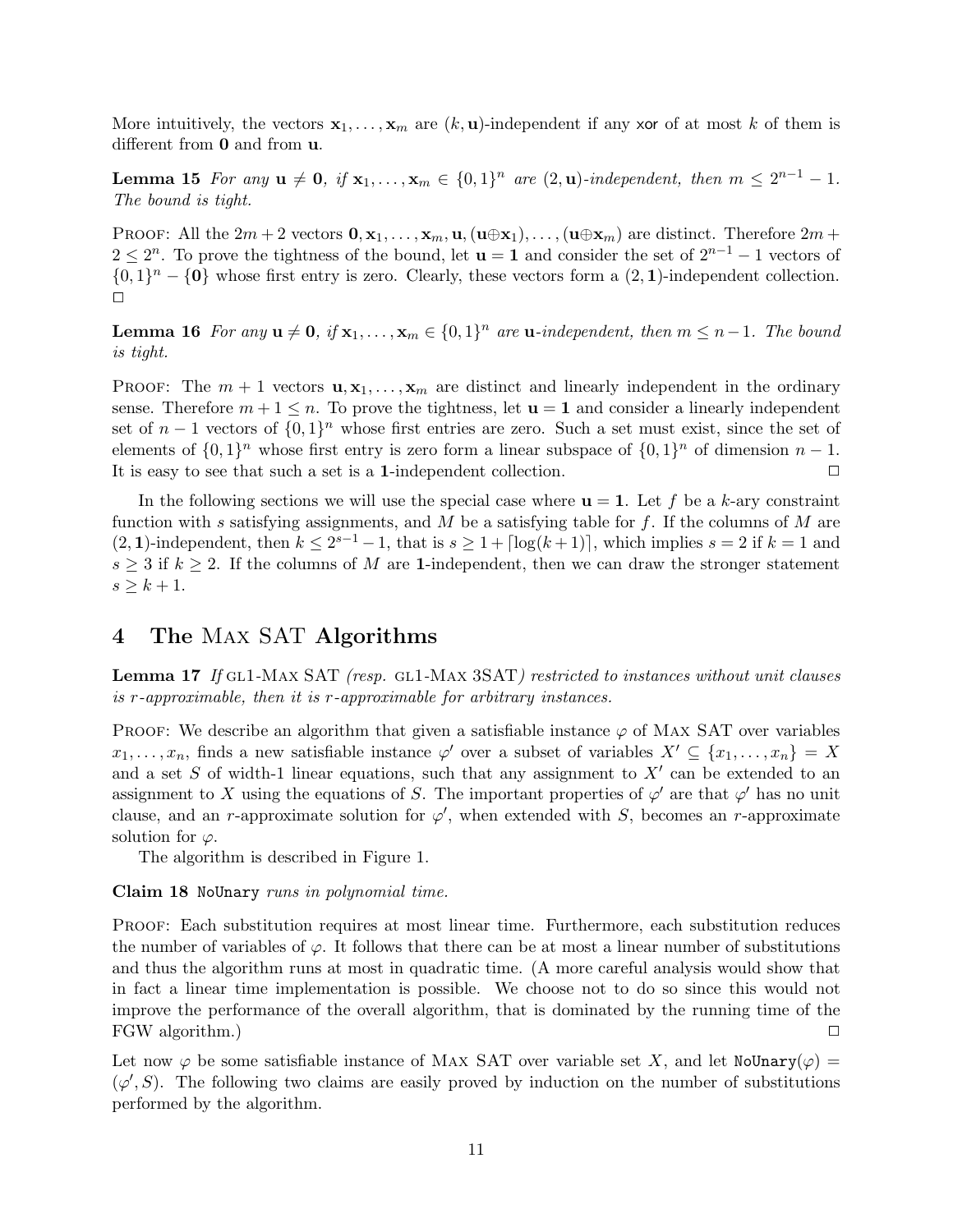algorithm NoUnary input:  $\varphi$ ; begin  $S := \emptyset$ : while  $\varphi$  has unit clauses do begin for each positive unit clause  $(x) \in \varphi$  do begin  $S := S \cup \{(x = 1)\};$  $\varphi := \varphi[x \leftarrow 1]$ end; for each negative unit clause  $(\neg x) \in \varphi$  do begin  $S := S \cup \{(x = 0)\};$  $\varphi := \varphi[x \leftarrow 0]$ end; end; return  $(\varphi, S)$ ; end.

Figure 1: The Max SAT reduction.

**Claim 19**  $\varphi'$  is satisfiable. Indeed, any satisfying assignment for  $\varphi$  is a satisfying assignment for  $\varphi'$  and is consistent with S.

Claim 20 Let  $a'$  be an assignment to X', and a be the extension of  $a'$  to X using S. Then the total weight of clauses of  $\varphi'$  that are satisfied by  $a'$  equals the total weight of clauses of  $\varphi$  that are satisfied by  $a$ .

**Claim 21** If  $\varphi$  is an instance of MAX 3SAT then  $\varphi'$  is an instance of MAX 3SAT.

PROOF: A substitution can never make a clause longer.

The lemma now follows.

Lemma 22 There exists a polynomial-time .826-approximate algorithm for GL1-MAX 3SAT without unit clauses.

PROOF: We use the TSSW technique applied to the FGW algorithm and Johnson's algorithm. We assume we have an  $\alpha$ -gadget reducing 3SAT to 2SAT, and we use a  $\beta$ -approximate algorithm for Max 2SAT. Let  $\varphi$  be an instance of Max 3SAT with no unit cluase. Let m be the total weight of clauses of  $\varphi$ ,  $m_2$  be total weight of binary clauses and  $m_3$  be the total weight of ternary clauses. If we denote by  $A(\varphi)$  the total weight of clauses satisfied by the above outlined algorithm we obtain the following relation:

$$
A(\varphi) \ge \max \left\{ \frac{3}{4}m_2 + \frac{7}{8}m_3, \beta m_2 + (\beta - (1 - \beta)(\alpha - 1))m_3 \right\}
$$
  
=  $\max \left\{ \frac{3}{4}m + \frac{1}{8}m_3, \beta m - (1 - \beta)(\alpha - 1))m_3 \right\}$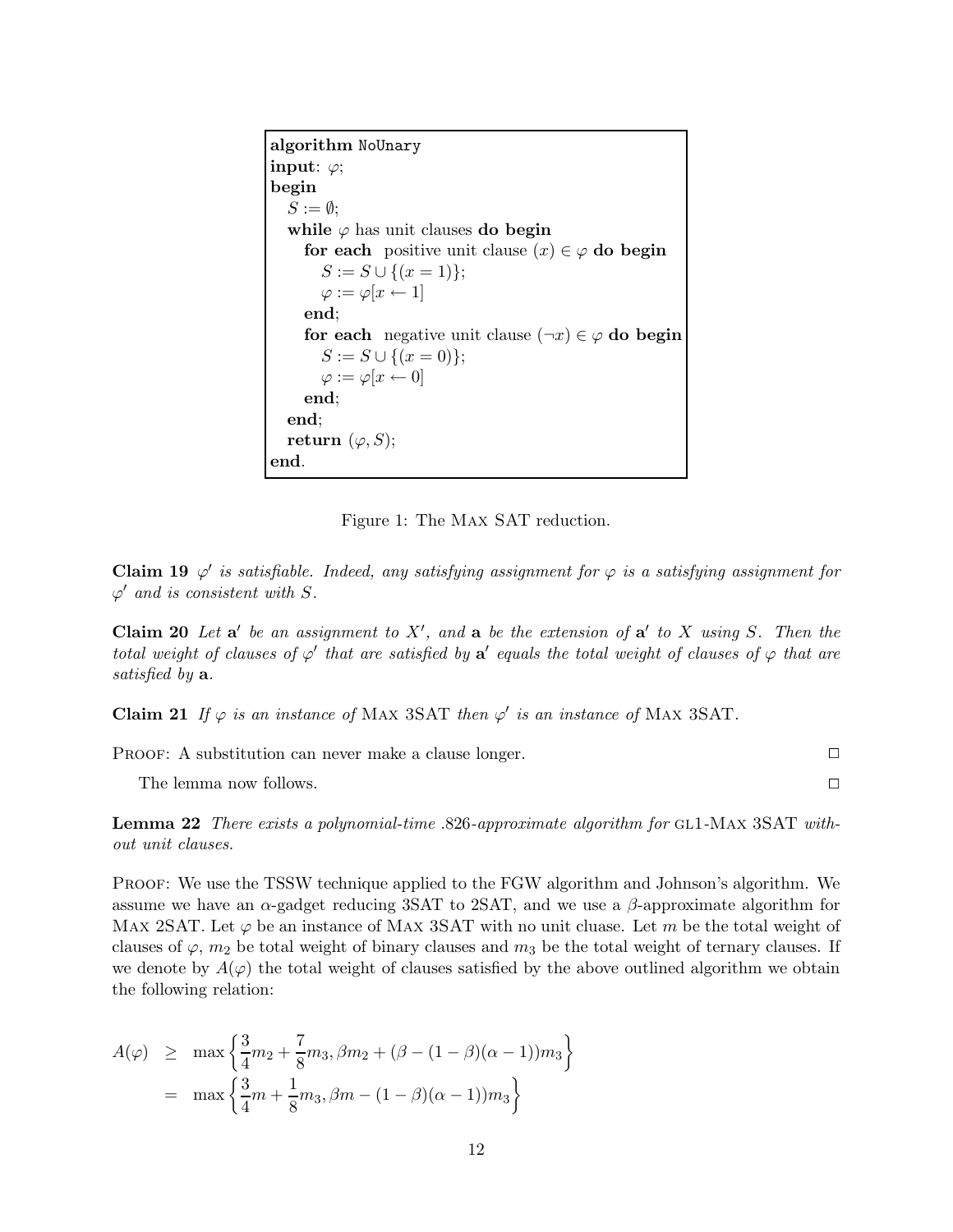$$
\geq \left(\frac{8(1-\beta)(\alpha-1)}{1+8(1-\beta)(\alpha-1)}\right) \left(\frac{3}{4}m+\frac{1}{8}m_3\right) + \left(\frac{1}{1+8(1-\beta)(\alpha-1)}\right) (\beta m - (1-\beta)(\alpha-1)m_3)
$$
  
= 
$$
\frac{1}{1+8(1-\beta)(\alpha-1)} (6m(1-\beta)(\alpha-1) + m3(1-\beta)(\alpha-1) + \beta m - m_3(1-\beta)(\alpha-1))
$$
  
= 
$$
m\frac{\beta+6(1-\beta)(\alpha-1)}{1+8(\alpha-1)(1-\beta)}
$$

where first equality follows from the substitution  $m_2 = m - m_3$ , and the next step uses a convex combination in place of max. For  $\beta = .931$  and  $\alpha = 3.5$  the last term evaluates to .82605,

For the Max SAT analysis we resort to a methodology of analysis introduced in [AE98]. We have to study the performance of an approximation algorithm that consists of running several approximation algorithms and then take the best solution. If the performance of each individual approximation algorithm is a linear function of some parameters of the instance (e.g. the total weight of *i*-ary clauses), then finding the *worst case for the best algorithm* can be formulated as a linear program. We could have applied the same methodology in the proof of Lemma 22, but we liked it better to present a traditional analysis because it gives a closed formula that depends only on the quality of the approximation and of the gadget.

Lemma 23 There exists a polynomial-time .8-approximate algorithm for GL1-MAX SAT without unit clauses.

PROOF: We use

- J: Johnson's algorithm;
- FGW: the FGW algorithm, extended to length-3 and lenght-4 clauses with the TSSW method, and to longer clauses with the GW method. We use a 3.5-gadget for length-3 clauses and a new 6-gadget for length-4 clauses (see Lemma 52 below);
- $CT_p$ : the 2SAT algorithm extended to longer clauses with the CT methodology. We use all the possible values of  $p, 0 \le p \le 0.5$  with a sufficiently small increment (e.g.  $\delta = 0.001$ .)

For an instance  $\varphi$  of MAX SAT with no unit cluase, let  $m_i$  be the total weight of the clauses with exactly *i* literals, and let  $A(\varphi)$  be the total weight of the clauses satisfied by our algorithm. Then,

$$
A(\varphi) \ge \max \left\{ \sum_{i} \left( 1 - \frac{1}{2^{i}} \right) m_{i},
$$
  
.931 $m_2$  + .7585 $m_3$  + .586 $m_4$  +  $\sum_{i} \frac{2}{i} m_{i},$   

$$
\max_{p \in \{0, \delta, 2\delta, \dots, 5\}} \left\{ p(1 - p)m_2 + \sum_{i} (1 - (1 - p)^i)m_i \right\}
$$

It is easy to cast the search for a worst case as a linear program [AE98]. The only seeming difficulty is that we would need infinitely many variables  $m_2, m_3, \ldots$  Indeed, we can choose a large enough upper bound N (e.g.  $N = 100$ ), and then we use variables  $m_2, \ldots, m_N$  to represent the total weight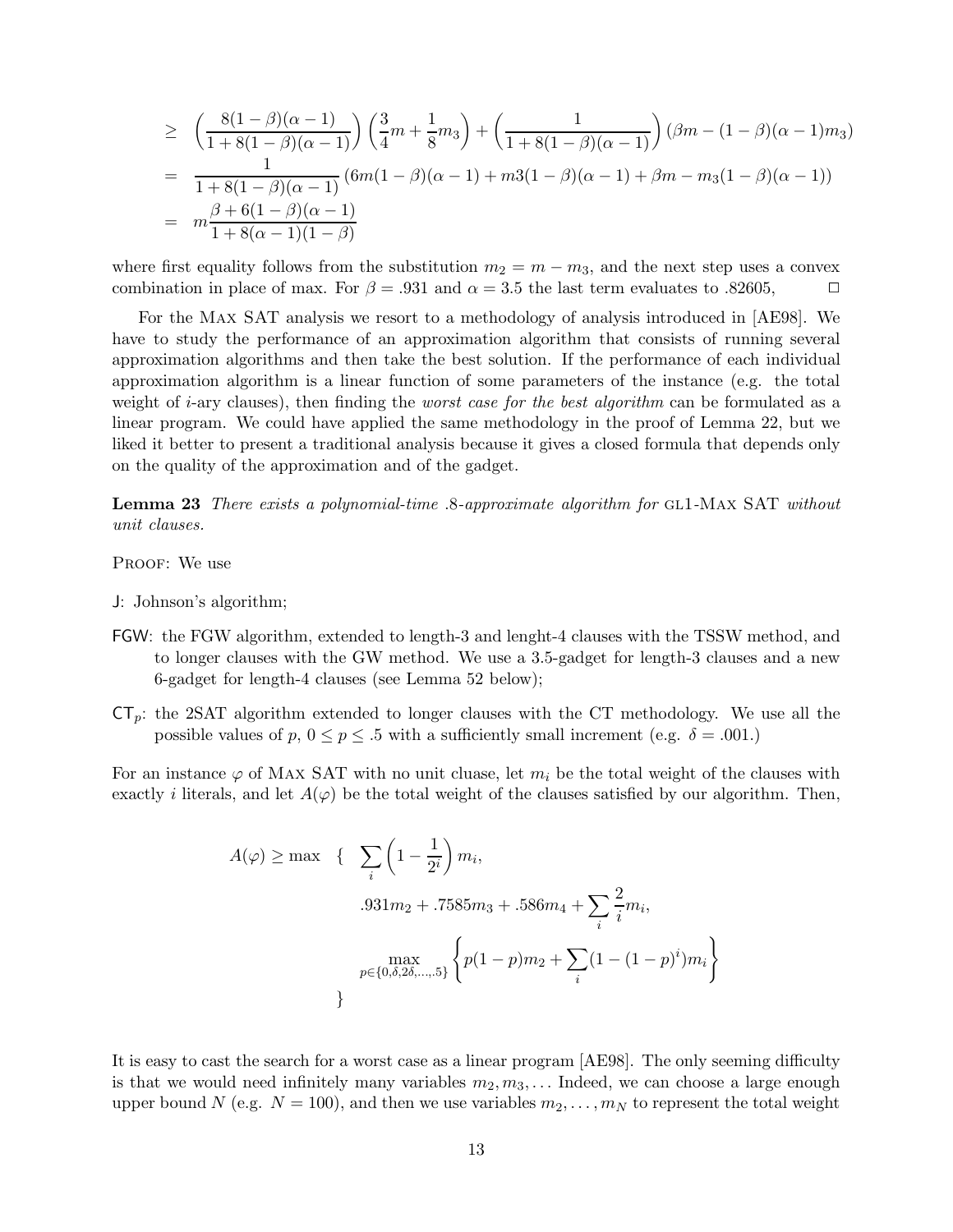of clauses with  $2, \ldots, N$  literals, and a variable  $m_{\infty}$  to represent the total weight of clauses with more than  $N$  literals. The contribution of clauses with more than  $N$  literals to the FGW algorithm is ignored; the contribution to the other algorithms is lower bounded with the contribution that there would be if they were all with  $N+1$  literals. An optimal solution to the following linear program is thus a lower bound to the performance ration of the combined algorithm.

min ratio  
\nSubject to  
\n
$$
ratio \ge \sum_{i=1}^{N} \left(1 - \frac{1}{2^{i}}\right) m_{i} + \left(1 - \frac{1}{2^{N+1}}\right) m_{\infty}
$$
\n
$$
ratio \ge .931 m_{2} + .7585 m_{3} + .586 m_{4} + \sum_{i=1}^{N} \frac{2}{i} m_{i},
$$
\n
$$
ratio \ge p(1-p)m_{2} + \sum_{i=1}^{N} (1 - (1-p)^{i}) m_{i} + (1 - (1-p)^{N+1}) m_{\infty} \quad p = i\delta \text{ for } i = 0, ..., \frac{1}{2\delta}
$$
\n
$$
\sum_{i=1}^{N} m_{i} + m_{\infty} = 1
$$
\n
$$
m_{i}, m_{\infty} \ge 0
$$

For  $\delta = .001$  and  $N = 100$  the linear program above has an optimal solution ratio = .8000939. The same solution can be obtained using only one value of p, namely  $p = .082$  (the value .082 has been found with numerical experiments.) <sup>2</sup>

Theorem 24 There exists a .8-approximate algorithm for gl1-Max SAT and a .826-approximate algorithm for GL1-MAX 3SAT.

## 5 The Max 3CSP Algorithm

**Definition 25** We say that an instance  $\varphi$  of MAX kCSP is simplified if the following conditions hold for any constraint  $C = (f, (i_1, \ldots, i_k))$  of  $\varphi$ :

- 1. the columns of a satisfying table of C are  $(2, 1)$ -independent;
- 2. either C is linear or all its satisfying assignments are consistent with  $LIN(\varphi)$ . More formally, if f is not linear, then for any values  $a_1,\ldots,a_k \in \{0,1\}$  such that  $f(a_1 \ldots,a_k) = 1$ , the system  $LIN(\varphi) \cup \{(x_{i_1}=a_1),\ldots,(x_{i_k}=a_k)\}\$ is satisfiable.

**Lemma 26** If GL1-MAX  $3CSP$  is r-approximable when restricted to simplified instances, then gl1-Max 3CSP is r-approximable.

PROOF: Given a general instance  $\varphi$  of GL1-MAX 3CSP, we reduce it to a simplified instance  $\varphi'$ . The reduction is described in Figure 2.

The proof now continues with the same structure of the proof of Lemma 17.

Claim 27 For any instance  $\varphi$ , Simplify $(\varphi)$  terminates in polynomial time.

Proof: Each step either reduces the size of the satisfying table of a constraint or reduces the number of variables occurring in  $\varphi$ . Thus, the number of possible steps is bounded by the lenght of the description of  $\varphi$ . Each step can be implemented in polynomial time.

Let now  $\varphi$  be a satisfiable instance of MAX 3CSP over variable set X, and let  $Simplify(\varphi) =$  $(\varphi', S)$ . Let X' be the variable set of  $\varphi'$ .

Claim 28  $\varphi'$  is satisfiable. Indeed, any satisfying assignment for  $\varphi$  is a satisfying assignment for  $\varphi'$  and is consistent with S.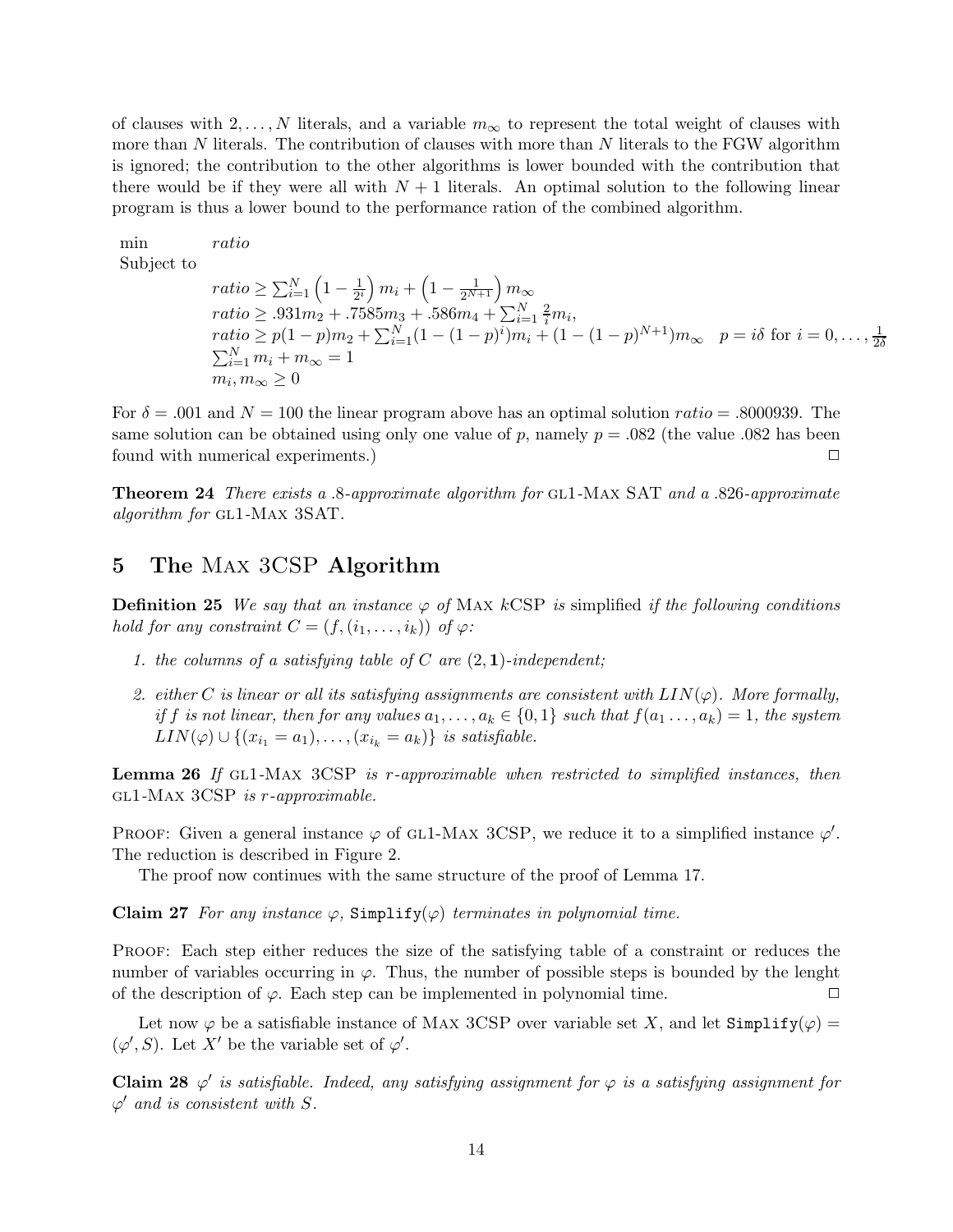algorithm Simplify; begin  $S := \emptyset$ ; while  $\varphi$  is not simplified do begin for each constraint  $C \equiv (f(x_{i_1},...,x_{i_k}) = 1)$  with a  $(2,1)$ -dependent satisfying table do begin Comment: C enforces a linear relation  $(x_{i_j} = a_0 \oplus a_h x_{i_h});$  $\varphi := \varphi[x_{i_j} \leftarrow a_0 \oplus a_h x_{i_h}];$  $S := S \cup \{(x_{i_j} = a_0 \oplus a_h x_{i_h})\};$ end; for each constraint C one whose satisfying assignment is inconsistent with  $LIN(\varphi)$ remove such assignment from the satisfying table of  $C$ ; end; return  $(\varphi, S)$ ; end

Figure 2: Algorithm reducing an instance of GL1-MAX 3CSP to a simplified instance.

PROOF: By induction on the number of substitutions performed by the algorithm.  $\Box$ 

Claim 29 Let  $a'$  be an assignment to X', and a be the extension of  $a'$  to X using S. Then the total weight of clauses of  $\varphi'$  that are satisfied by  $a'$  equals the total weight of clauses of  $\varphi$  that are satisfied by **a**.

 $\Box$ 

Lemma 30 GL1-MAX 3CSP restricted to simplified instances is .5145-approximable.

PROOF: From Lemma 15,  $\varphi$  has no unit constraint (besides the always true constraint), the 2ary constraints can only be from 2SAT, the 3-ary constraints must have at least three satisfying assignments. Let  $m_2$  be the total weight of 2SAT constraints,  $m^{(3)}$ ,  $m^{(4)}$ ,  $m^{(5)}$ ,  $m^{(6)}$ ,  $m^{(7)}$  be the total weight of 3-ary constraints that have, respectively, 3, 4, 5, 6, and 7 satisfying assignments. We also let  $m^{(4L)}$  be the total weight of 3-ary linear constraints and  $m^{(4O)} = m^{(4)} - m^{(4L)}$ .

We use two algorithms and take the best solution.

In the first algorithm, we simply consider a random feasible solution for  $LIN(\varphi)$ . On the average, the total weight  $A_{RAND}$  of satisfied constraints is at least

$$
A_{RAND} \ge \frac{3}{4} m_2 + \frac{3}{8} m^{(3)} + \frac{4}{8} m^{(4O)} + m^{(4L)} + \frac{5}{8} m^{(5)} + \frac{6}{8} m^{(6)} + \frac{7}{8} m^{(7)}
$$

Derandomization is possible using the method of conditional expectation.

The other algorithm uses the TSSW method and the FGW algorithm. We have to find gadgets reducing the various possible 3-ary constraints to 2SAT constraints. The new constructions (and the old ones that we use) are listed in Table 3. More details are available in Section 8. Using the FGW algorithm with the TSSW method and the gadgets of Table 3, we have an algorithm that satisfies constraints of total weight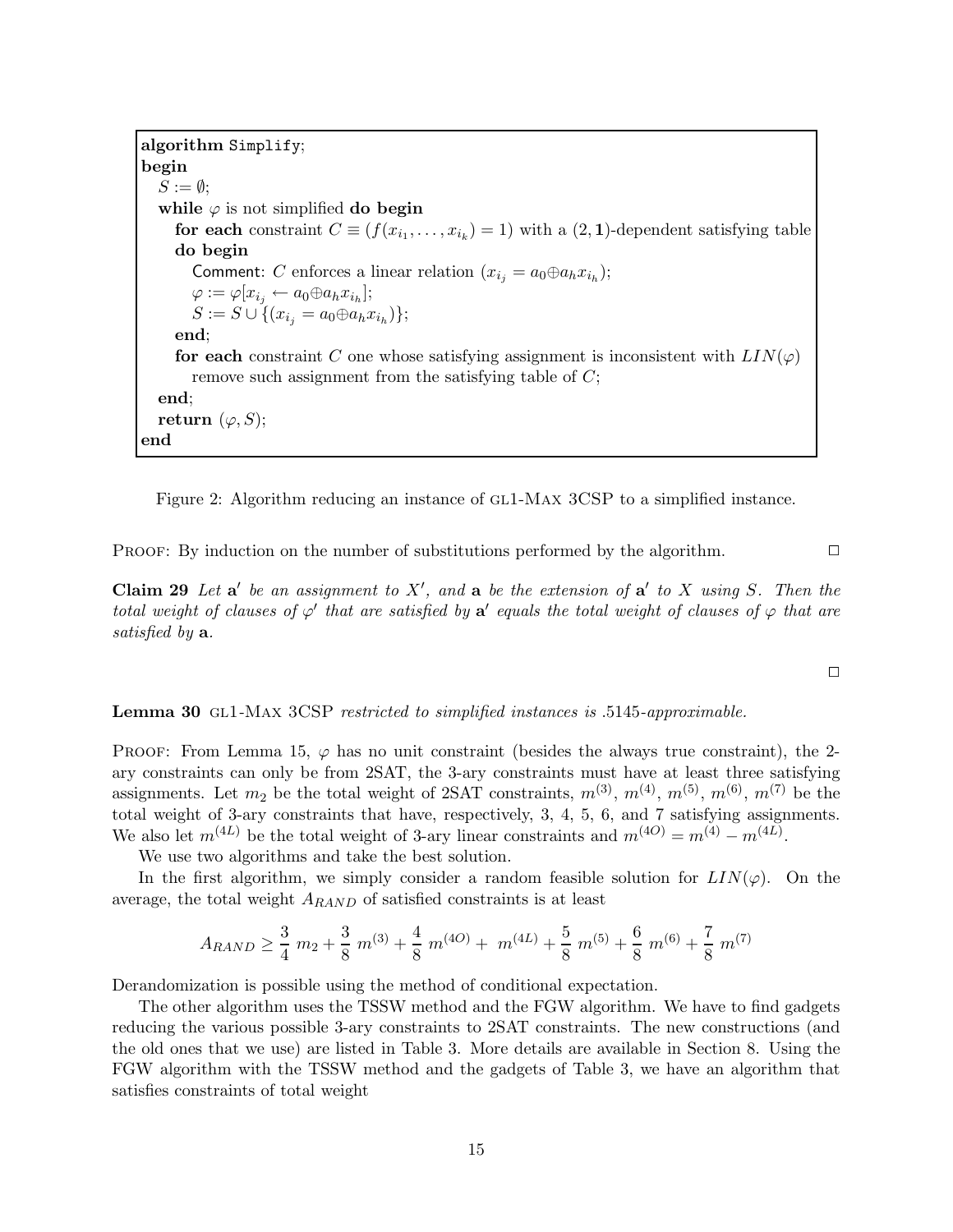| Source              | Target            | $\alpha$ | Due to     |
|---------------------|-------------------|----------|------------|
| Constraint          | Constraint        |          |            |
| 3SAT                | 2SAT              | 3.5      | [TSSW96]   |
| 4SAT                | 2SAT              | 6        | This paper |
| 3CSP <sup>3</sup>   | 2SAT              | 5.5      | This paper |
| 3CSP <sup>4</sup>   | 2SAT              | 5.5      | This paper |
| not linear          |                   |          |            |
| 3CSP <sup>4</sup>   | 2SAT              | 11       | [BGS98]    |
| linear              |                   |          |            |
| 3CSP <sup>5</sup>   | 2SAT              | 8.25     | This paper |
| $3C\overline{SP}^6$ | $\overline{2}SAT$ | 5.5      | This paper |

Table 3: Gadgets used.

$$
A_{GAD} \ge .931 \ m_2 + .6205 \ m^{(3)} + .241 \ m^{(4L)} + .6205 \ m^{(4O)} + .43075 \ m^{(5)} + .6205 \ m^{(6)} + .7585 \ m^{(7)}
$$

If we take the best solution, then we satisfy constraints of total weight

$$
\max\{A_{RAND}, A_{GAD}\} \ge 0.4315A_{RAND} + 0.5685A_{GAD} \ge 0.5145m
$$

where  $m = m_2 + m^{(3)} + m^{(4L)} + m^{(4O)} + m^{(5)} + m^{(6)} + m^{(7)}$ . . The contract of the contract of  $\Box$ 

Theorem 31 There exists a polynomial-time .5145-approximate algorithm for GL1-MAX 3CSP.

Theorem 32 naPCP<sub>1,.514</sub>[log, 3]  $\subseteq$  P.

Recall that Håstad [Hås97] proved that  $\mathbf{naPCP}_{1-\varepsilon,\frac{1}{2}+\varepsilon}[\log,3] = \mathsf{NP}$  and that  $\mathbf{naPCP}_{1,\frac{3}{4}+\varepsilon}[\log,3] =$ NP for any  $\varepsilon > 0$ 

## 6 The MAX  $k$ CSP Algorithm

The general pattern of the results of this paper is that we take an instance of a constraint satisfaction problem and, using approximation preserving reductions, we transform it into an instance where each constraint has a "reasonably large" set of satisfying assignment. For the new instance, the approach of taking a random solution will then work well enough.

In order to bound from below the number of satisfying assignments of the constraints in the new instance, we use algebraic properties of the satisfying table. For the Max SAT algorithm we just use the fact that the new instance has no unit clause. For Max 3CSP we go one step further, and we use the fact that the constraints of the new instance have a  $(2, 1)$ -independent satisfying table. For Max kCSP we will enforce full 1-independency among the row of the satisfying table.

It turns out that it is easier to define an approximation algorithm for a generalization of Max kCSP.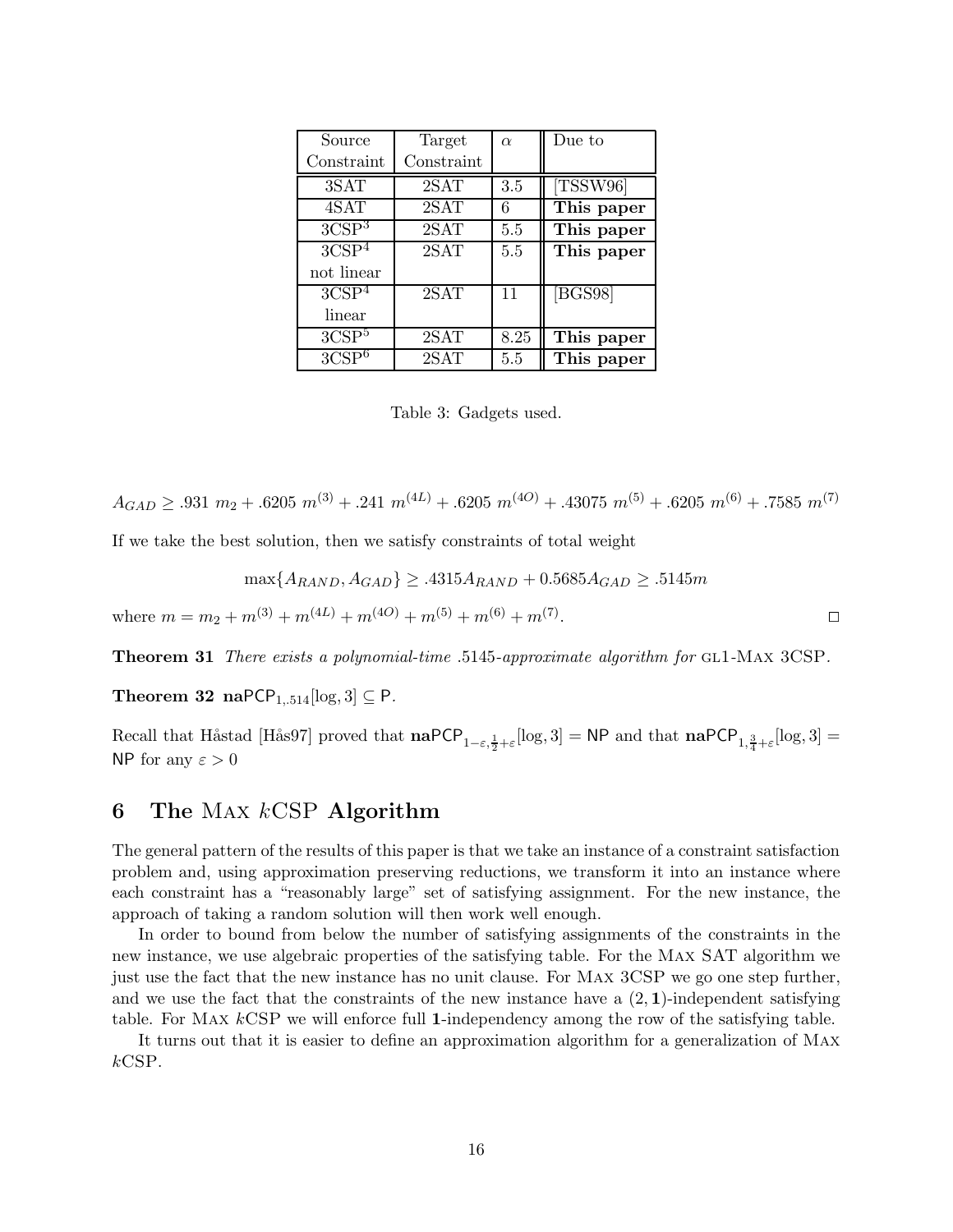**Definition 33** (MAX  $kCSP+LIN$ ) For any positive integer k, the MAX  $kCSP+LIN$  problem is defined as follows: an instance is a pair  $(\varphi, S)$ , where  $\varphi$  is an instance of MAX kCSP and S is a system of linear equations. A feasible solution is an assignment of  $0/1$  values to the variables occurring in  $\varphi$  and S, such that all the equations of S are satisfied. The measure of a solution is the total weight of satisfied constraints in  $\varphi$ .

Thus, the difference between MAX  $kCSP+LIN$  and MAX  $kCSP$  is that in the former problem we also have a set of mandatory linear constraints that must be satisfied by any feasible solution. Max  $kCSP$  can be seen as the special case of MAX  $kCSP+LIN$  where the set S is empty.

**Definition 34** We say that an instance  $(\varphi, S)$  of MAX kCSP+LIN is over-simplified if, for any constraint  $C$  of  $\varphi$ , the following properties hold:

- 1. the columns of the satisfying table of  $C$  are **1**-independent;
- 2. any assignment to the variables occurring in  $C$  that satisfies  $C$  is consistent with  $S$ .

Note that the first property implies that in an over-simplified instance  $(\varphi, S)$  no constraint in  $\varphi$ can be linear.

**Lemma 35** If GL1-MAX  $kCSP+LIN$  is r-approximable when restricted to over-simplified instances, then GL1-MAX  $kCSP+LIN$  is r-approximable.

PROOF: Let  $(\varphi, S)$  be an instance of GL1-MAX  $kCSP+LIN$ . Let  $(\varphi', S') = \text{OverSimp}(\varphi, S)$ . It is easy to see that OverSimp has a polynomial-time implementation. The following claims prove the lemma.

Claim 36  $(\varphi', S')$  is an instance of GL1-MAX kCSP.

PROOF: Algorithm OverSimp never replaces a constraint with a constraint of bigger arity. Thus  $\varphi'$  is an instance of MAX kCSP. By induction on the number of substitutions performed by the algorithm, we can prove that any satisfying assignment for  $(\varphi, S)$  is also a satisfying assignment for  $(\varphi',S')$ ) and the contract of the contract of  $\Box$ 

Claim 37 If an assignment a' is feasible and r-approximate for  $(\varphi', S')$  then it is feasible and r-approximate for  $(\varphi, S)$ .

PROOF: By induction on the number of steps.  $\Box$ 

 $\Box$ 

**Lemma 38** GL1-MAX  $kCSP+LIN$  is  $(k+1)/2^k$ -approximable when restricted to simplified instances.

PROOF: Let  $(\varphi, S)$  be a simplified instance of MAX  $kCSP+LIN$ . If  $h \leq k$  is the arity of a constraint C in a  $\varphi$ , then, by Lemma 16 C has at least  $h+1$  satisfying assignments, and a random assignment satisfies it with probability at least  $(h+1)/2^h \ge (k+1)/2^k$ . If we take a random feasible solution for S, it satisfies all constraints of S and, on the average, a fraction at least  $(k+1)/2^k$  of the total weight of the constraints of  $\varphi$ . Derandomization is possible with the method of conditional expectation.  $\square$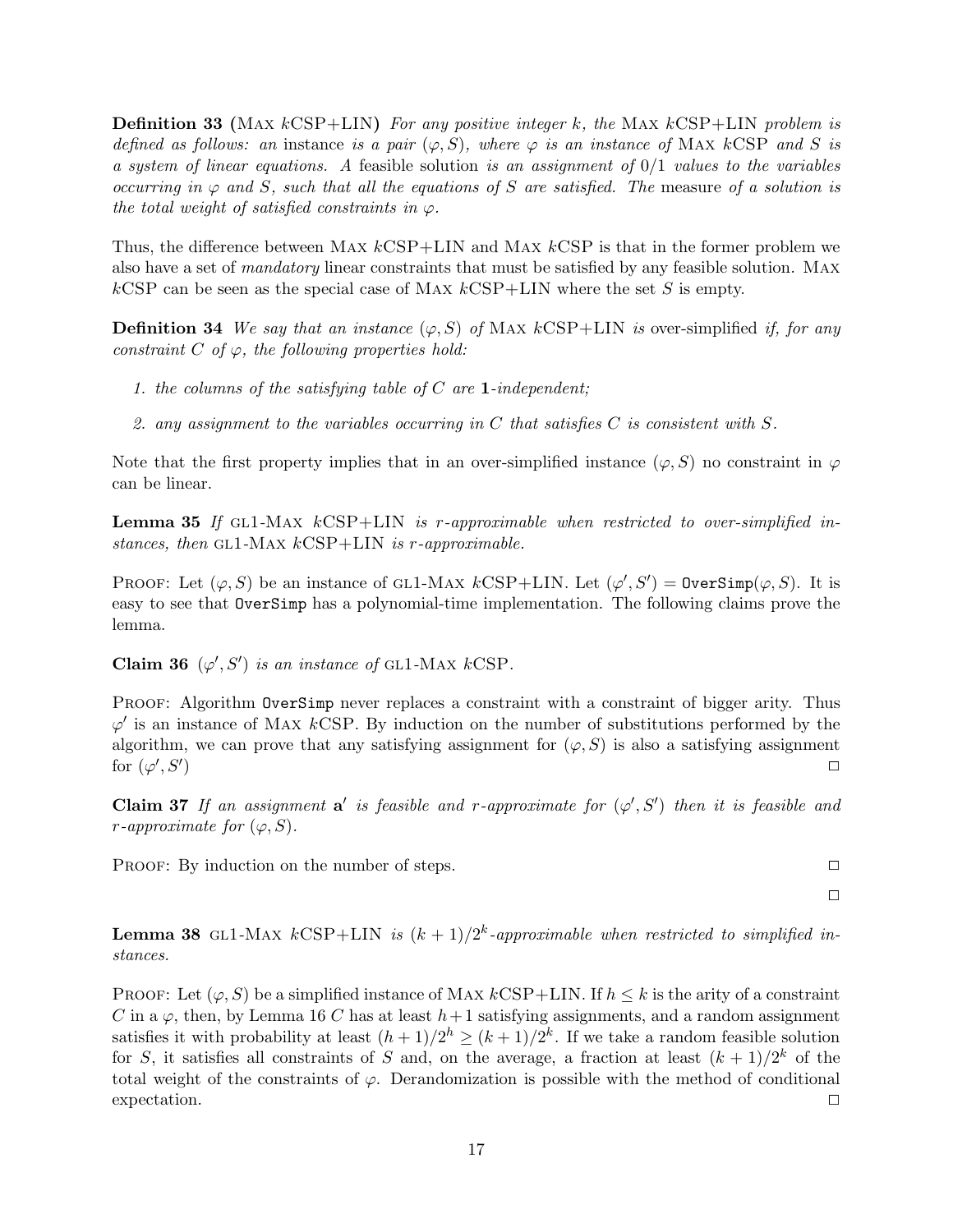algorithm OverSimp input:  $\varphi, S;$ begin while  $(\varphi, S)$  is not over-simplified **do begin** for each  $C \in \varphi$  that is linear do begin  $\varphi := \varphi - \{C\}$  $S := S \cup \{C\}$ ; end; for each  $C \equiv (f(x_{i_1}, \ldots, x_{i_k}) = 1) \in \varphi$  with a 1-dependent satisfying table do begin Comment: C enforces a linear relation  $x_{i_j} = a_0 \oplus \bigoplus_{h \neq j} a_h x_{i_h}$ ;  $C := C[x_{i_j} \leftarrow a_0 \oplus \bigoplus_{h \neq j} a_h x_{i_h}];$  $S := S \cup \{x_{i_j} = a_0 \oplus \bigoplus_{h \neq j} a_h x_{i_h}\};$ end; for each  $C \in \varphi$  one whose satisfying assignments is inconsistent with S do remove such assignment from the satisfying table of  $C$ ; end; return  $(\varphi, S)$ ; end

Figure 3: The algorithm that reduces a pair  $(\varphi, S)$  to an over-simplified pair  $(\varphi', S')$ .

**Theorem 39** There exists a polynomial-time  $(k + 1)/2^k$ -approximate algorithm for GL1-MAX kCSP.

**Theorem 40** For any  $q \ge 3$ , for any  $s < (q+1)/2^q$ ,  $\textbf{naPCP}_{1,s}[\log,q] \subseteq \textbf{P}$ .

Observe that the bound of Lemma 39 above is 1/2 for Max 3CSP.

## 7 Free Bits

We now state some results (the first ones with  $f > 1$ ) about naFPCP classes that collapse to P.

Theorem 41 The following statements hold:

- 1. naFPCP<sub>1,s</sub>[log,  $f$ ]  $\subseteq$  naPCP<sub>1,s</sub>[log,  $2^{2^f-1}-1$ ].
- 2. naFPCP<sub>1,s</sub>[log,  $f$ ]  $\subseteq$  P for all  $s > (2<sup>f</sup>)/2<sup>2<sup>f</sup>-1</sup>$  and  $f \geq \log 3$ .

PROOF: Let  $L \in \textbf{naFPCP}_{1,s}[\log, f]$ . Let V be the verifier witnessing this fact. Given x, we can find in polynomial time an instance  $\varphi_x$  of a constraint satisfaction problem with the following property:

- Each constraint uses f non-adaptive free bits, that is, has at most  $2^f$  satisfying assignments.
- If  $x \in L$  then  $\varphi_x$  is satisfiable, otherwise at most a fraction s of the constraints is satisfiable.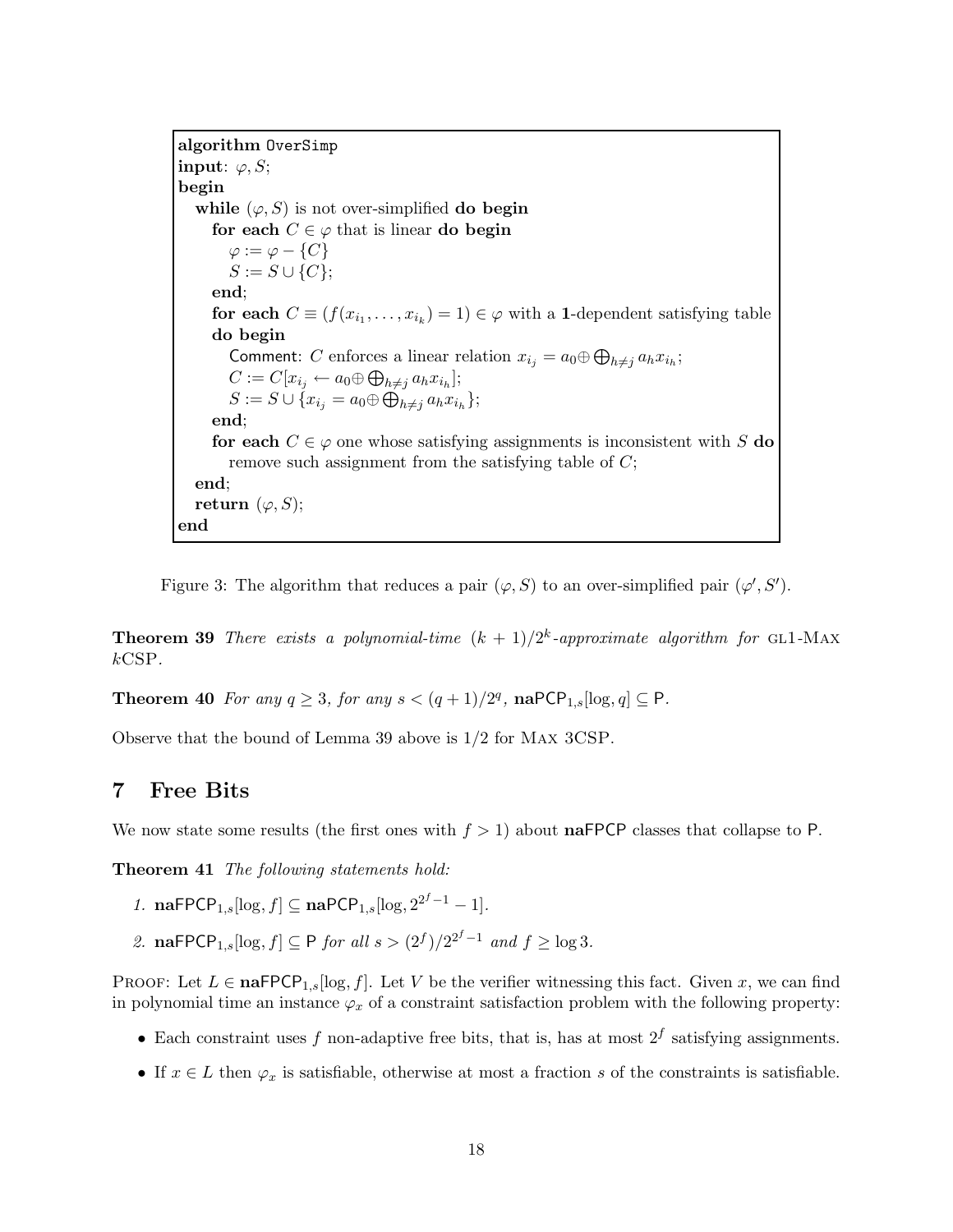Indeed,  $\varphi_x$  has a constraint  $C_R$  for any random string R of V with input x. The weight of  $C_R$  is the probability of the random string being selected. A boolean variable is associated to each position of the proof, and the constraint  $C_R$  is satisfied precisely by the assignments corresponding with proofs that would be accepted by  $V$  with input  $x$  and random string  $R$ .

We run algorithm Simplify with input  $\varphi_x$ . We obtain an instance  $\psi_x$  and a set of equations S that enjoy the following properties:

- 1. No constraint C of  $\psi_x$  has more than  $2^f$  satisfying assignments (Simplify never makes the satisfying table of a constraint larger);
- 2. Any constraint in  $\psi_x$  has a  $(2, 1)$ -independent satisfying table;
- 3. If  $\varphi_x$  is satisfiable then  $\psi_x$  is satisfiable;
- 4. An assignment satisfying a fraction s of the constraints of  $\psi_x$  can be extended, using S, to an assignment satisfying at least a fraction s of the constraints of  $\varphi_x$ .

From the first two properties, it follows that no constraint in  $\psi_x$  has arity larger than  $2^{2^f-1}-1$ . From the other properties we have:

- If  $x \in L$  then  $\psi_x$  is satisfiable.
- If  $x \notin L$  then at most a fraction s of the constraints of  $\psi_x$  is satisfiable.

We now describe a verifier for  $L$  that uses logarithmic randomness, has perfect completeness, soundness s and queries  $2^{2^f-1}-1$  bits. Given x, the verifier computes  $\psi_x$ , and assumes that the proof contains a satisfying assignment for  $\psi_x$ . The verifier picks a random constraint of  $\psi_x$ , reads from the proof the value of the variables occurring in the constraint, and accepts if and only if the constraint is satisfied. Clearly, the verifier reads at most  $2^{2^f-1}-1$  bits. If  $x \in L$  then  $\psi_x$  is satisfiable and so there exists a proof that makes the verifier accept with probability one. Observe that the probability of acceptance of the verifier is equal to the fraction of constraints that are satisfied by the proof; if  $x \notin L$ , then no proof can make the verifier accept with probability larger than s.

This establish the first part of the theorem.

To establish the second part, we use algorithm  $\text{OverSimp}$ . Let  $\text{OverSimp}(\varphi_x) = (\psi'_x, S')$ . We have the following properties:

- 1. No constraint C of  $\psi_x$  has more than  $2^f$  satisfying assignments (OverSimp never makes the satisfying table of a constraint larger);
- 2. Any constraint in  $\psi_x$  has a 1-independent satisfying table;
- 3. If  $\varphi_x$  is satisfiable then  $\psi_x$  is satisfiable;
- 4. An assignment satisfying a fraction s of the constraints of  $\psi'_x$  and all equations of S' also satisfies at least a fraction s of the constraints of  $\varphi_x$ .

From the first two properties, it follows that no constraint in  $\psi_x$  has arity larger than  $2^f - 1$ . If  $s < 2^f/2^{2^f-1}$  then we are able to satisfy more than a fraction s of the constraints of  $\varphi_x$  whenever  $x \in L$ . This implies that we have a polynomial-time algorithm for L.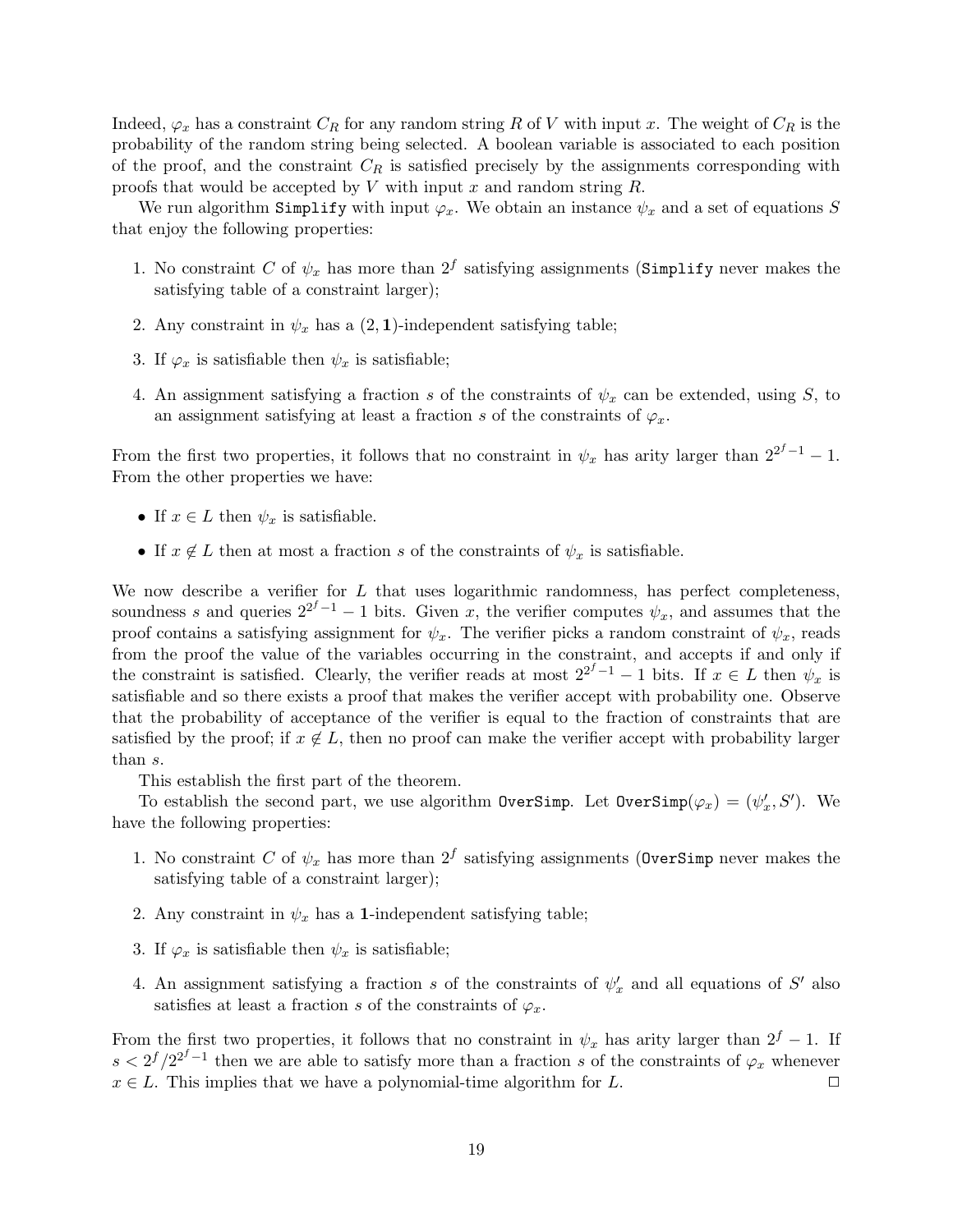Observe that, in particular, we have

$$
\mathbf{naFPCP}_{1,3/4-\epsilon}[\log, \log 3] \subseteq \mathsf{P} \,\,\forall \varepsilon > 0
$$

and

$$
\mathbf{naFPCP}_{1,1/2-\epsilon}[\log,2] \subseteq \mathsf{P} \ \forall \varepsilon > 0 \ .
$$

The first inclusion means that using a Proof System with perfect completeness, non-adaptiveness, and log 3 free bits, the stronger hardness result that can be shown for Vertex Cover is  $13/12 - \varepsilon$  for any  $\varepsilon$  (weaker than Håstad's result that uses almost-perfect completeness [Hås97]). Using 2 free bits, the stronger result is  $7/6 - \varepsilon$ , which equals Håstad's result. With log 5 free bits or more, we can only do worse. The moral of this result is that the only way to improve the  $7/6 - \varepsilon$  hardness result for Vertex Cover is to use non-perfect completeness and/or adaptiveness.

An interesting open question is to find impossibility result for non-adaptive verifiers. Indeed, we suspect that, with a bounded number of adaptive free bits and perfect completeness, it is impossible to achieve an arbitrary good soundness. In particular, it may be the case that  $\mathsf{FPCP}_{1,s}[\log,f] \subseteq \mathsf{P}$ when  $s < 2^{2^{2^f}}$ .

## 8 Gadget Construction

### 8.1 Methodology

All the new gadgets used in this paper are computer-constructed using the methodology of [TSSW96]. We refer the reader to the paper for details about the method (a full version is available from the authors. See also the presentation in [Tre97].) In short, [TSSW96] show that the problem of finding the best possible gadget reducing a function to 2SAT (in general, the target can be any hereditary family, that is, any family that is closed under substitutions) can be reduced to a linear program.

This method has been implemented by Greg Sorkin. His implementation consists in an APL2 program that given the description of the source family and of the target family generates the appropriate linear program and then solves it using OSL (the IBM Optimization Subroutine Library, a commercial package for mathematical programming.) Almost all the gadgets reported in [TSSW96] have been found with Sorkin's program. In order to deal with the computing environment of the University of Geneva we had to develop a different implementation. Our implementation is much more rudimentary but only requires public domain resources.

In our implementation, the LP is generated by a C program. The program is specialized to the case where the target family is 2SAT and the source function is 3-ary. The function that we want to reduce to 2SAT is specified in a header file. To find gadgets reducing different functions to 2SAT it is thus necessary to edit the header and then recompile the program. To find the gadget reducing 4SAt to 2SAT we also had to slightly alter the program itself. Another special case arose for gadgets reducing functions in 3CSP<sup>4</sup> to 2SAT. There were 34 cases to be considered (see Lemma 48), so we modified the program in order to have it generate itself all the cases, solve all of them, and then report the 34 solutions.

Finally, we remark that a straightforward application of the technique of [TSSW96] would lead to exceedingly too big linear programs in some cases. For example, in order to find the best gadget reducing  $4SAT$  to  $2SAT$  we would have to solve a linear program with  $2^{63}$  constraints. To deal with such cases, we used a method already employed in [TSSW96] that reduces the size of the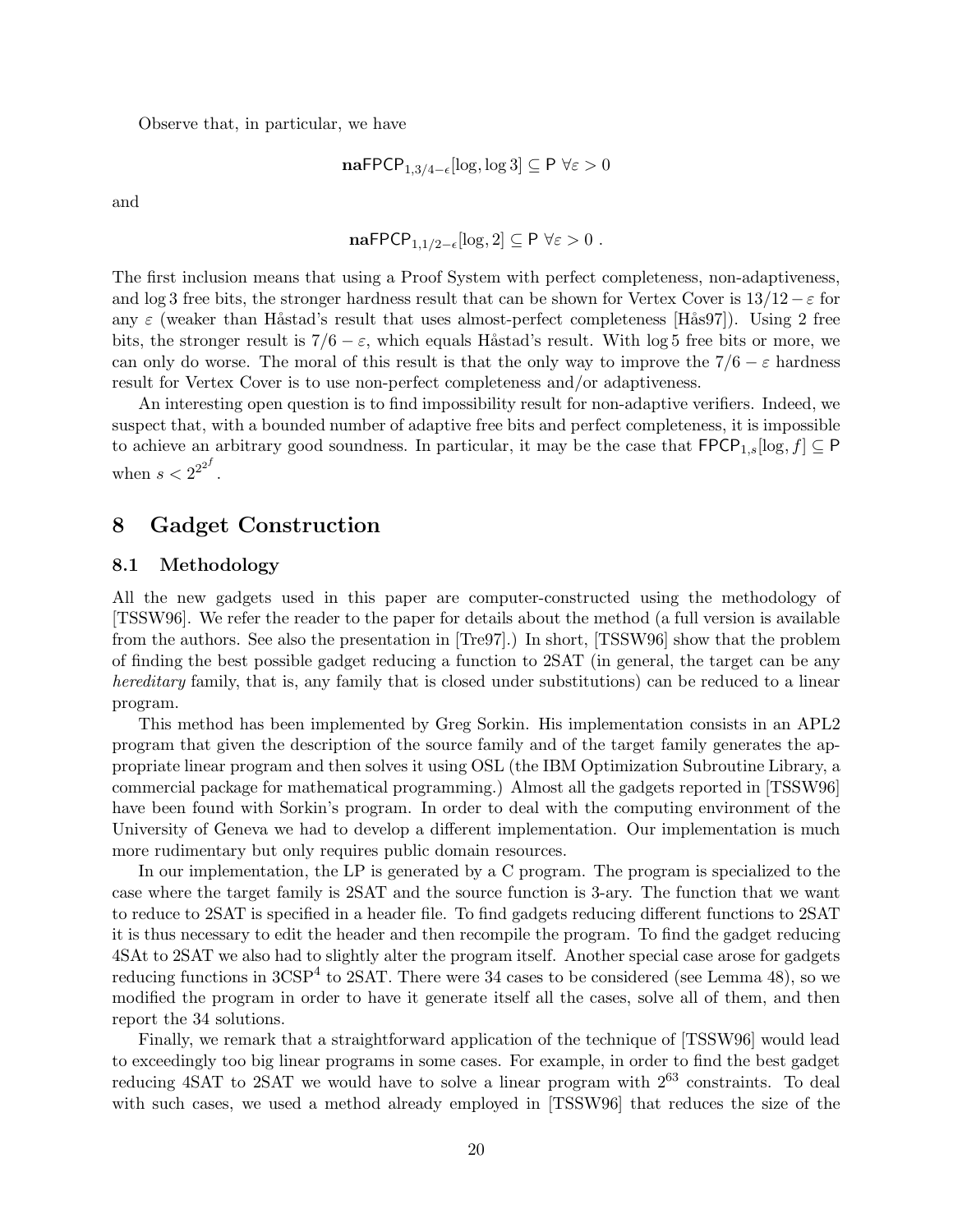linear program at the cost of possibly producing non-optimal gadgets. Alternatively, it is possible to reduce the size of the linear programs at the cost of possibly producing unfeasible gadgets of super-optimal cost. When the two approaches produce gadgets of the same cost, then we have a guarantee of optimality. The reader is again referred to [TSSW96] for more details.

The generated LP is solved using a public domain LP solver, lp solve version 2, written by Michel Berkelaar (with some additions by Jeroen Dirks), available at the URL ftp://ftp.zib.de/pub/mathprog/lp-berkelaar/lp-solve/ Once the LP is solved, the solution is reported in LATEX. The descriptions of the gadgets appearing in Section 8.2, except the gadget reducing 4SAT to 2SAT, are unedited outputs of our program.

We used a SUN SPARCstation4 running Solaris, with 64Mb of memory. Our program and the lp solve libraries have been compiled with GNU's gcc. The larger linear programs that we solved had ∼ 200 variables and ∼ 1000 constraints. It took roughly two minutes to solve them. All other LPs had only 100 to 200 constraints and less than 100 variables, and they were solved in a few seconds.

### 8.2 Constructions

**Lemma 42** For any  $f \in 2CSP$  that is not identically 0 nor identically 1, there is a 2-gadget reducing f to 2SAT.

**Lemma 43** If  $f \in 3CSP$  has a  $(2, 1)$ -dependent satisfying table, then there is a 2-gadget reducing f to 2SAT.

**Definition 44** For two functions  $f, g : \{0, 1\}^k \rightarrow \{0, 1\}$ , we say that f is derivable from g if  $f(x_1,\ldots,x_k) = g(l_{\pi[1]},\ldots,l_{\pi[k]})$  where  $\pi$  is a permutation of  $\{1,\ldots,k\}$  and  $l_i$  either  $x_i$  or  $\bar{x}_i$ .

For example, if  $f(x_1,x_2,x_3) = g(x_3, 1-x_1,x_2)$ , then f is derivable from g.

**Lemma 45** If f is derivable from g and there is an  $\alpha$ -gadget reducing g to 2SAT, then there is also an  $\alpha$ -gadget reducing f to 2SAT.

**Lemma 46** For any  $f \in 3CSP^3$ , there is a 5.5-gadget reducing f to 2SAT, and it is optimal.

**PROOF:** By Lemma 43 it is sufficient to only consider functions with a  $(2, 1)$ -independent satisfying table. By Lemma 45, we can consider only functions such that each column of the satisfying table has more zeros than ones (all other functions can be then obtained using complementation). We can also assume that columns are in lexicographic oreder. It is thus sufficient to only consider the function 1-in-3 with the following satisfying table:

$$
\begin{array}{cccc}\nx_1 & x_2 & x_2 \\
0 & 0 & 1 \\
0 & 1 & 0 \\
1 & 0 & 0\n\end{array}
$$

There is a 5.5-gadget reducing 1-in-3 to 2SAT. The gadget has the following clauses:

weight 0.5 : 
$$
(x_2 \vee x_3),
$$
  $(x_1 \vee x_2),$   $(x_1 \vee x_3)$   
weight 1.5 :  $(\neg x_1 \vee \neg x_3),$   $(\neg x_1 \vee \neg x_2),$   $(\neg x_2 \vee \neg x_3)$ 

 $\Box$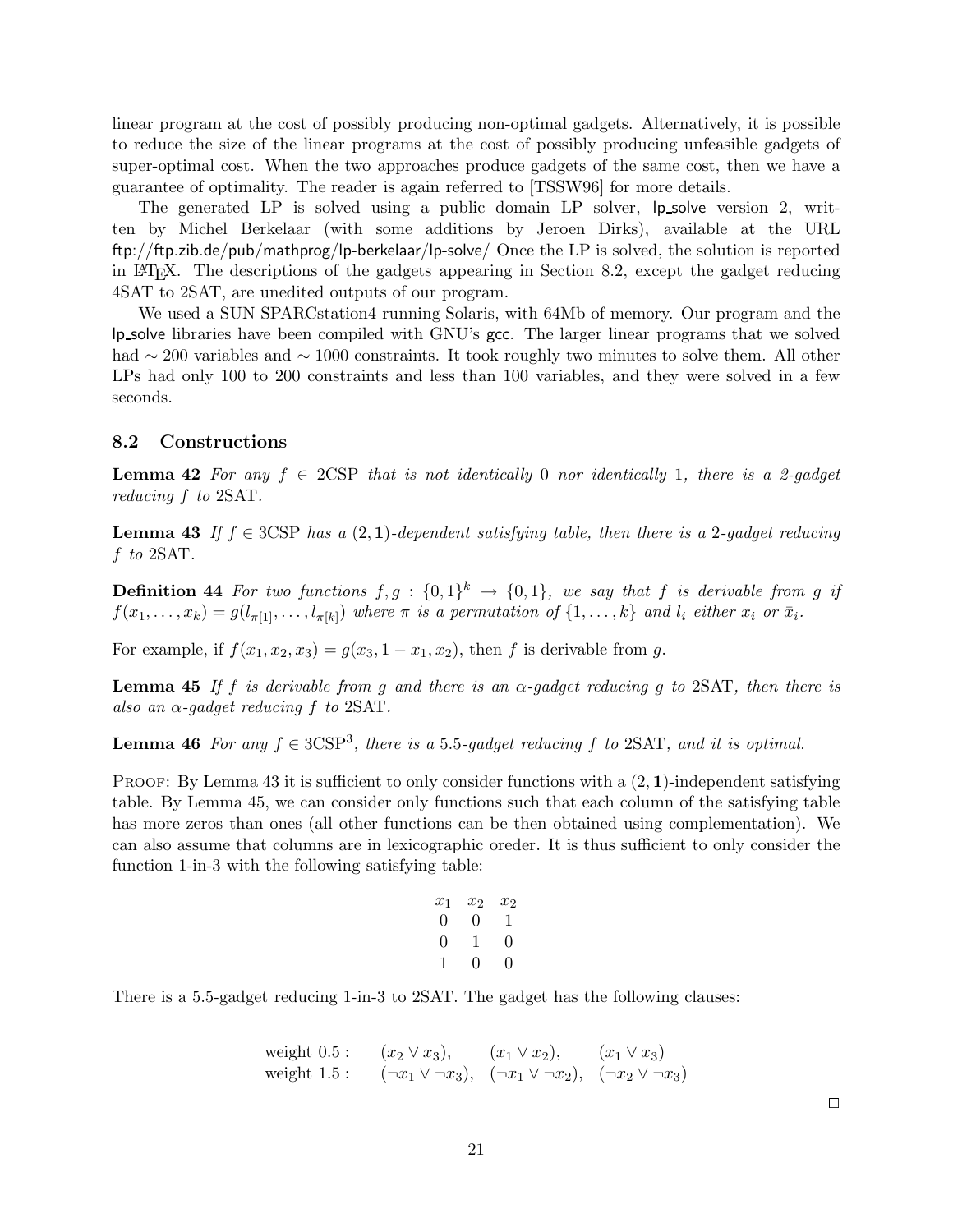| Columns chosen                            | cost of the gadget |
|-------------------------------------------|--------------------|
| $\{1,4,6\}, \{1,4,7\}, \{1,5,6\},\$       | $\mathcal{D}$      |
| $\{1, 5, 7\}, \{2, 4, 5\}, \{2, 4, 7\},\$ |                    |
| $\{2, 5, 6\}, \{2, 6, 7\}, \{3, 4, 5\},\$ |                    |
| $\{3,4,6\}\{3,5,7\},\{3,6,7\}$            |                    |
| $\{4, 5, 6\}, \{4, 5, 7\}, \{4, 6, 7\},\$ | 3                  |
| $\{5,6,7\}$                               |                    |
| $\{1,2,4\}, \{1,2,5\}, \{1,2,6\},\$       | 4.5                |
| $\{1,2,7\}, \{1,3,4\}, \{1,3,5\},\$       |                    |
| $\{1,3,6\}, \{1,3,7\}, \{2,3,4\},$        |                    |
| $\{2,3,5\}$ , $\{2,3,6\}$ , $\{2,3,7\}$   |                    |
| $\{1,4,5\}, \{1,6,7\}, \{2,4,6\},\$       | 5.5                |
| $\{2,5,7\}, \{3,4,7\}, \{3,5,6\}$         |                    |

Table 4: Gadgets reducing non-linear functions in  $3CSP<sup>4</sup>$  to  $2SAT$ .

Lemma 47 ([BGS98],[TSSW96]) For any 3-ary linear function f, there is an 11-gadget reducing f to 2SAT, and it is optimal.

**Lemma 48** For any  $f \in 3CSP<sup>4</sup>$  that is not linear, there is a 5.5-gadget reducing f to 2SAT. It is optimal for some of these functions.

PROOF: As usual, we restrict ourselves to functions with a  $(2, 1)$ -independent satisfying table. It is easy to see that we can also restrict to functions f such that  $f(0, 0, 0) = 1$ . (Any other function is derivable from a function that is satisfied by  $(0, 0, 0)$ .) To sum up, we have to consider all the functions whose satisfying table is obtained by taking three out of the seven columns of the following matrix, except the function obtained by taking the first three columns (it is linear!).

| $0 \t0 \t0 \t0 \t0 \t0 \t0$ |  |  |  |
|-----------------------------|--|--|--|
| 0 0 0 1 1 1 1               |  |  |  |
| 0 1 1 0 0 1 1               |  |  |  |
| 1 0 1 0 1 0 1               |  |  |  |

There are  $\binom{7}{3}$  $\binom{1}{3} - 1 = 34$  cases to be considered. For space reasons we do not report all the gadgets. In Table 4 we report the costs of the optimal gadgets for all the cases. The description of the 34 gadgets are available on request from the author.

 $\Box$ 

**Lemma 49** For any  $f \in 3CSP^5$ , there is a 8.25-gadget reducing f to 2SAT. This is optimal for some of these functions.

PROOF: Up to permutation of variables and complementation, there are only three possible constraints. We show below their satisfying tables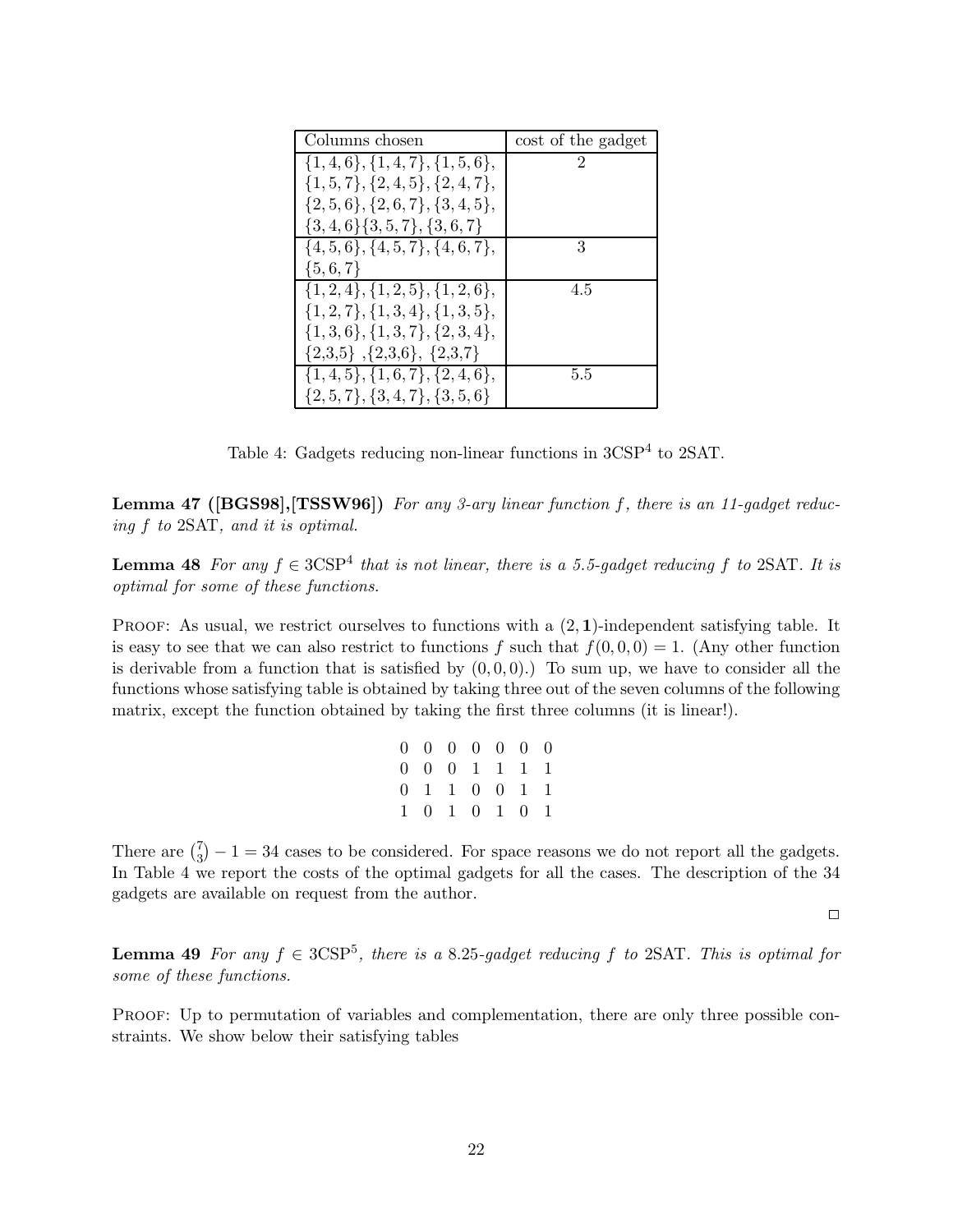| $x_1$ $x_2$ $x_3$   |  | $x_1$ $x_2$ $x_3$   |  | $x_1$ $x_2$ $x_3$   |  |
|---------------------|--|---------------------|--|---------------------|--|
| $0 \quad 0 \quad 0$ |  | $0 \quad 0 \quad 0$ |  | $0 \quad 0 \quad 0$ |  |
| $0 \t 0 \t 1$       |  | $0 \t 0 \t 1$       |  | $0 \t 0 \t 1$       |  |
| $0 \t1 \t0$         |  | $0 \t1 \t0$         |  | $0 \t1 \t0$         |  |
| $1 \quad 0 \quad 0$ |  | $1 \quad 0 \quad 0$ |  | $1 \t 0 \t 1$       |  |
| $1 \quad 1 \quad 1$ |  | $0 \t1 \t1$         |  | $1 \quad 1 \quad 0$ |  |

We have a 8.25-gadget reducing the first one to 2SAT:

weight 0.25 : 
$$
(\neg x_3 \lor \neg x_5), (x_1 \lor \neg x_5), (\neg x_1 \lor x_5),
$$
  
\n $(\neg x_1 \lor x_4), (x_3 \lor x_5)$   
\nweight 0.5 :  $(x_3 \lor \neg x_7), (\neg x_2 \lor x_4), (\neg x_2 \lor x_6),$   
\n $(\neg x_2 \lor \neg x_5), (\neg x_1 \lor \neg x_6), (x_2 \lor x_7),$   
\n $(\neg x_3 \lor \neg x_6), (\neg x_1 \lor \neg x_7)$   
\nweight 0.75 :  $(x_3 \lor \neg x_4), (\neg x_3 \lor x_4)$   
\nweight 1 :  $(x_2 \lor \neg x_4)$   
\nweight 1.25 :  $(x_1 \lor \neg x_4)$ 

a 2-gadget for the second:

$$
weight 1: \quad (\neg x_1 \lor \neg x_2), \quad (\neg x_1 \lor \neg x_3)
$$

and a 3.5-gadget for the third:

weight 0.5 : 
$$
(x_2 \vee x_3)
$$
,  $(x_1 \vee \neg x_3)$ ,  $(x_1 \vee \neg x_2)$ ,  
\n $(\neg x_1 \vee x_2)$ ,  $(\neg x_1 \vee x_3)$   
\nweight 1.5 :  $(\neg x_2 \vee \neg x_3)$ 

The 8.25-gadget is optimal [SS97].  $\Box$ 

**Lemma 50** For any  $f \in 3CSP^6$  with a 2-independent satisfying table, there is a 5.5-gadget reducing f to 2SAT. This is optimal for some of the functions.

Proof: In this case there are again three basic cases. Indeed, we can assume with no loss of generality that the function is false in 000, then the other non-satisfying assignment can have three ones, and be 111, or two ones, and be 011 without loss of generality, or one one and be 001 without loss of generality.

| $x_1$ $x_2$ $x_3$   |  | $x_1$ $x_2$ $x_3$   |  | $x_1$ $x_2$ $x_3$   |  |
|---------------------|--|---------------------|--|---------------------|--|
| $0 \t 0 \t 1$       |  | $0 \t 0 \t 1$       |  | $0 \t1 \t0$         |  |
| $0 \t1 \t0$         |  | $0 \t1 \t0$         |  | $0 \t1 \t1$         |  |
| $0 \t1 \t1$         |  | $1 \quad 0 \quad 0$ |  | $1 \quad 0 \quad 0$ |  |
| $1 \quad 0 \quad 0$ |  | $1 \t 0 \t 1$       |  | $1 \t 0 \t 1$       |  |
| $1 \t 0 \t 1$       |  | $1 \quad 1 \quad 0$ |  | $1 \quad 1 \quad 0$ |  |
| $1 \quad 1 \quad 0$ |  | $1 \quad 1 \quad 1$ |  | $1 \quad 1 \quad 1$ |  |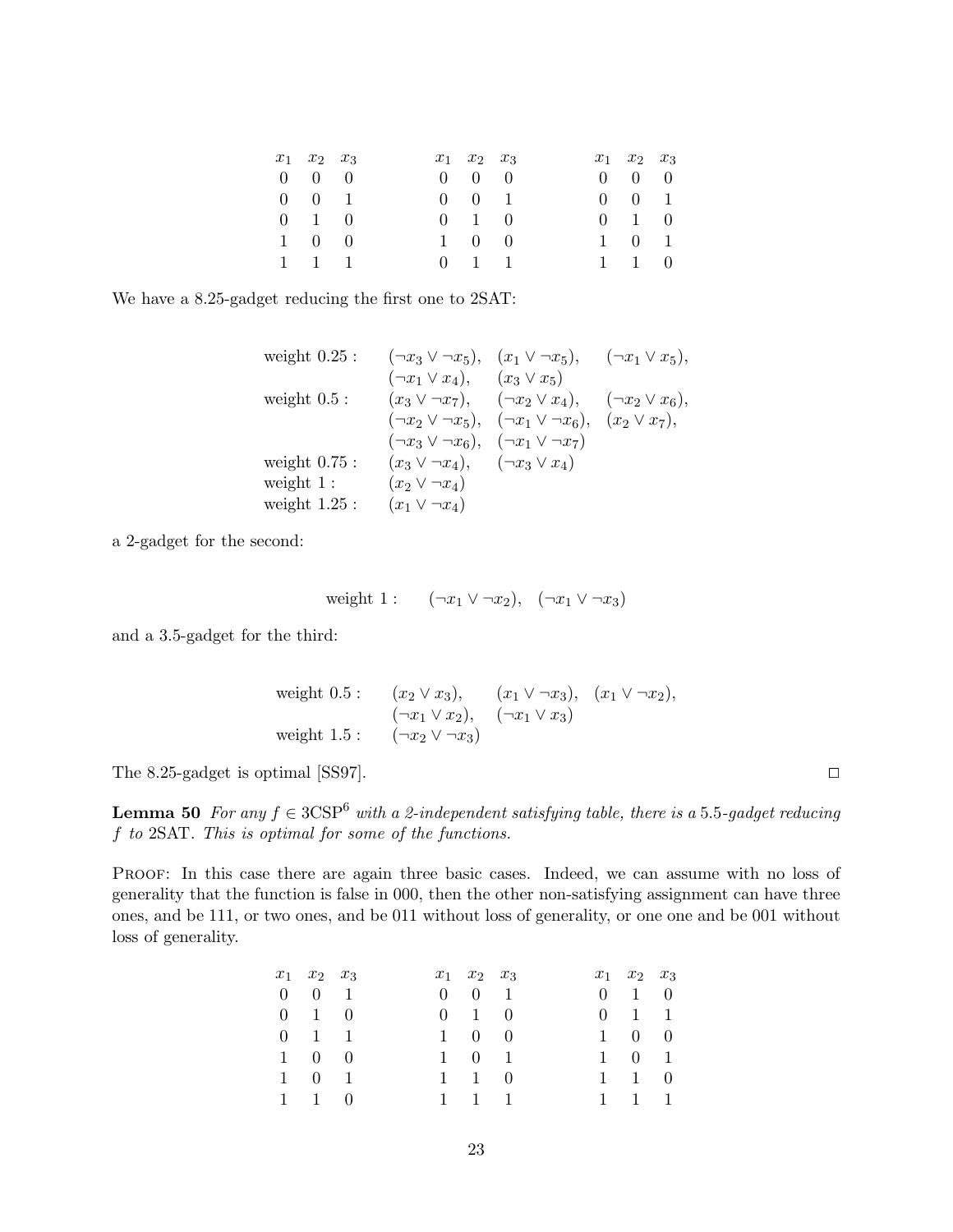The first constraint is also known as 3-set-splitting. There is a 2.5-gadget reducing it to 2SAT.

weight 0.5 : 
$$
(\neg x_1 \lor \neg x_2), (\neg x_1 \lor \neg x_3), (x_1 \lor x_3),
$$
  
\n $(x_1 \lor x_2), (x_2 \lor x_3), (\neg x_2 \lor \neg x_3)$ 

The second constraint gives rise to a constraint satisfaction problem such that, given a satisfiable instance, it is NP-hard to satisfy more than a fraction  $3/4 + \varepsilon$  of the constraint [Hås97]. We have a 5.5-gadget for this constraint.

weight 0.5 : 
$$
(x_1 \vee x_8), \quad (\neg x_1 \vee \neg x_8), \quad (\neg x_3 \vee \neg x_9),
$$
  
\n $(\neg x_1 \vee x_9), \quad (\neg x_3 \vee \neg x_8), \quad (x_3 \vee x_9),$   
\n $(x_3 \vee x_8), \quad (x_1 \vee \neg x_9)$   
\nweight 1 :  $(\neg x_2 \vee x_9), \quad (x_2 \vee \neg x_8)$ 

Our gadget, combined with the non-approximability result of [Hås97] gives an alternative proof of the fact that MAX 2SAT is hard to approximate within  $21/22 + \varepsilon$ . The third constraint is just  $x_1 \vee x_2$ . This 5.5-gadget is optimal.

**Lemma 51 ([TSSW96])** For any  $f \in 3CSP^7 = 3SAT$ , there is a 3.5-gadget reducing f to 2SAT, and it is optimal.

**Lemma 52** For any  $f \in 4SAT$ , there is a 6-gadget reducing f to 2SAT.

PROOF: The 6-gadget reducing  $(x_1 \vee x_2 \vee x_3 \vee x_4)$  to 2SAT is

$$
(x_3 \lor y_2), (\neg x_3 \lor \neg x_4), (\neg x_3 \lor \neg y_1),
$$
  
 $(x_2 \lor \neg y_2), (y_5 \lor \neg y_2), (x_1 \lor \neg y_1), (x_4 \lor y_2)$ 

Where  $y_1$  and  $y_2$  are auxiliary variables. All the constraints in the gadget have weight one.  $\Box$ 

### Acknowledgements

I thank Greg Sorkin and Madhu Sudan for having checked some of the gadget constructions of this paper. I am grateful to Pierluigi Crescenzi, Oded Goldreich, Shafi Goldwasser, and Madhu Sudan for valuable discussions.

## References

- [AE98] G. Andersson and L. Engebretsen. Better approximation algorithms for Set Splitting and Not-All-Equal Sat. Information Processing Letters, 65(6):305–311, 1998.
- [ALM+98] S. Arora, C. Lund, R. Motwani, M. Sudan, and M. Szegedy. Proof verification and hardness of approximation problems. Journal of the ACM, 45(3):501–555, 1998. Preliminary version in Proc. of FOCS'92.
- [AS98] S. Arora and S. Safra. Probabilistic checking of proofs: A new characterization of NP. Journal of the ACM,  $45(1)$ :70–122, 1998. Preliminary version in Proc. of FOCS'92.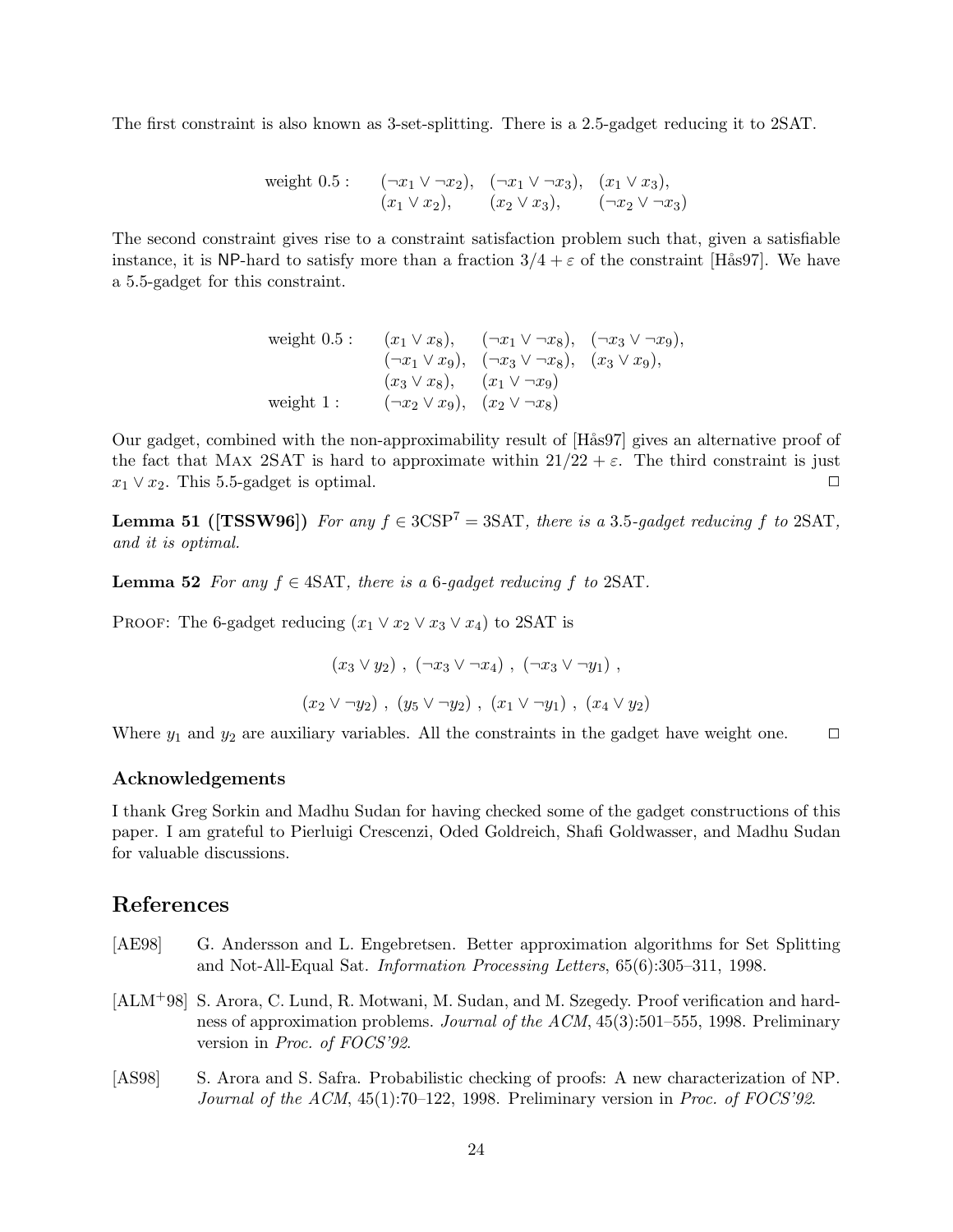- [Asa97] T. Asano. Approximation algorithms for MAX SAT: Yannakakis vs. Goemans-Williamson. In Proceedings of the 5th IEEE Israel Symposium on Theory of Computing and Systems, 1997.
- [BF92] L. Babai and P. Frankl. Linear Algebraic Methods in Combinatorics (2nd Preliminary version). Monograph in preparation, 1992.
- [BGLR93] M Bellare, S. Goldwasser, C. Lund, and A. Russell. Efficient probabilistically checkable proofs and applications to approximation. In Proceedings of the 25th ACM Symposium on Theory of Computing, pages 294–304, 1993. See also the errata sheet in Proc of  $STOC'94$ .
- [BGS98] M. Bellare, O. Goldreich, and M. Sudan. Free bits, PCP's and non-approximability towards tight results. SIAM Journal on Computing, 27(3):804–915, 1998. Preliminary version in Proc. of FOCS'95.
- [BS94] M. Bellare and M. Sudan. Improved non-approximability results. In Proceedings of the 26th ACM Symposium on Theory of Computing, pages 184–193, 1994.
- [CFZ97] J. Chen, D. Friesen, and H. Zheng. Tight bound on Johnson's algorithm for MaxSAT. In Proceedings of the 12th IEEE Conference on Computational Complexity, pages 274–281, 1997.
- [Cre95] N. Creignou. A dichotomy theorem for maximum generalized satisfiability problems. Journal of Computer and System Sciences, 51(3):511–522, 1995.
- [CT97] P. Crescenzi and L. Trevisan. MAX NP-completeness made easy. Technical Report TR97-039, Electronic Colloquium on Computational Complexity, 1997.
- [FG95] U. Feige and M.X. Goemans. Approximating the value of two provers proof systems, with applications to MAX 2SAT and MAX DICUT. In *Proceedings of the 3rd IEEE* Israel Symposium on Theory of Computing and Systems, pages 182–189, 1995.
- [FGL<sup>+</sup>96] U. Feige, S. Goldwasser, L. Lovász, S. Safra, and M. Szegedy. Interactive proofs and the hardness of approximating cliques. Journal of the ACM, 43(2):268–292, 1996. Preliminary version in Proc. of FOCS91.
- [FK94] U. Feige and J. Kilian. Two prover protocols low error at affordable rates. In Proceedings of the 26th ACM Symposium on Theory of Computing, pages 172–183, 1994.
- [GLST98] V. Guruswami, D. Lewin, M. Sudan, and L. Trevisan. A tight characterization of NP with 3 query PCPs. In *Proceedings of the 39th IEEE Symposium on Foundations of* Computer Science, 1998.
- [GW94] M.X. Goemans and D.P. Williamson. New 3/4-approximation algorithms for the maximum satisfiability problem. SIAM Journal on Discrete Mathematics, 7(4):656–666, 1994. Preliminary version in Proc. of IPCO'93.
- [GW95] M.X. Goemans and D.P. Williamson. Improved approximation algorithms for maximum cut and satisfiability problems using semidefinite programming. Journal of the ACM,  $42(6):1115-1145$ , 1995. Preliminary version in *Proc. of STOC*'94.